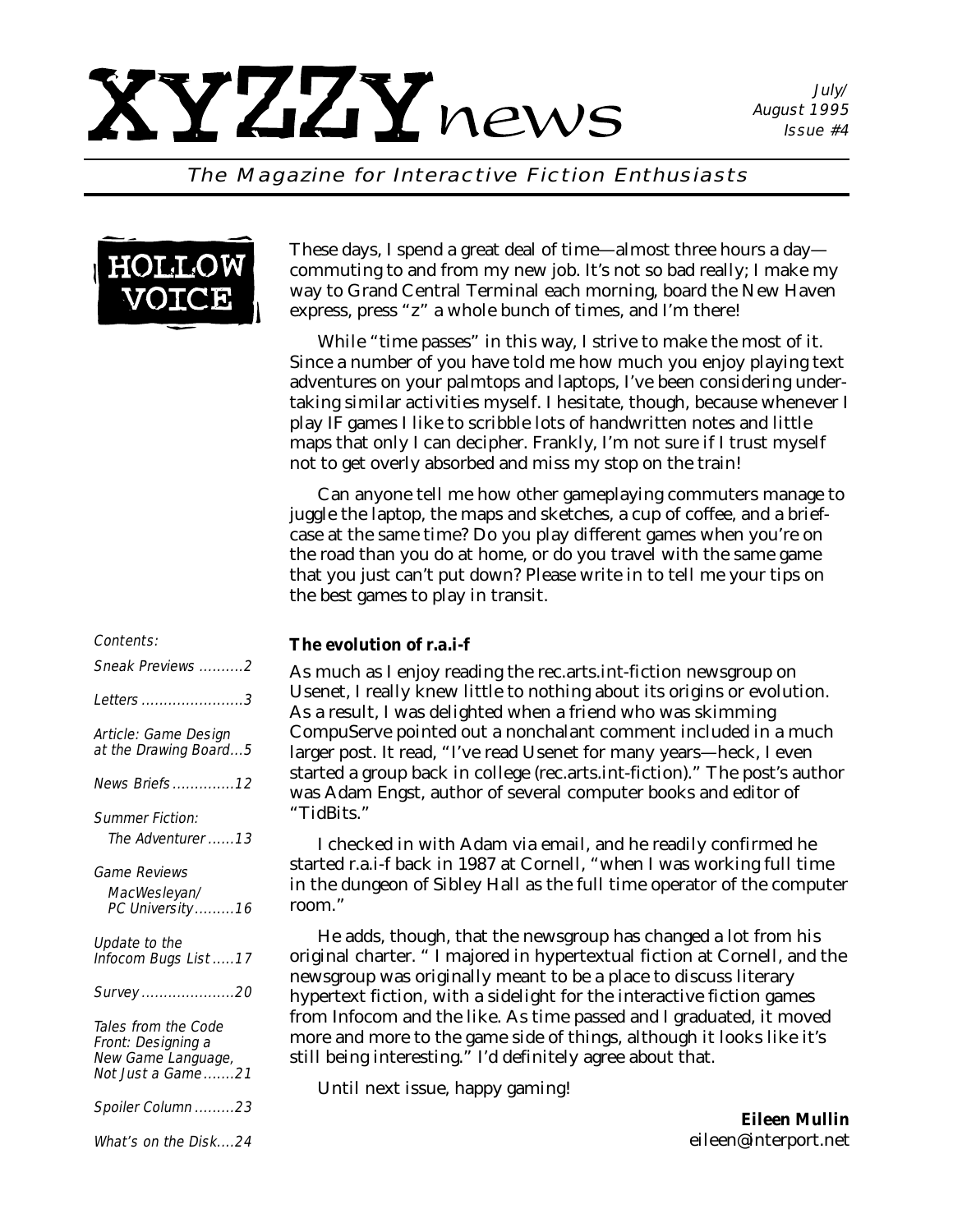## $\mathbf{XYZZY}$ news

XYZZYnews is published bimonthly by Bran Muffin Communications, 160 West 24th Street, # 7C, New York, NY 10011, USA. Email: eileen@interport.net. Send all inquiries, letters, and submissions to the address above.

Contents © 1995 XYZZYnews. All rights reserved. Published in the United States of America.

Electronic versions: There are currently two versions of XYZZYnews made available online. One is in ASCII and can be viewed with any text reader. You can also download a .PDF file that mirrors the layout of the print version. Use the Adobe Acrobat Reader (available for Windows, Mac, DOS and UNIX) to view the .PDF file; no special fonts or linked graphics are needed. You can obtain Acrobat Reader from ftp.adobe.com in the pub/adobe/applications/Acrobat folder, or http://www.adobe.com/ Software.html. You can also read this issue of XYZZYnews on the World Wide Web at http://www.interport.net/~eileen/ xyzzy.4.html

Subscriptions: Both electronic versions are available at no cost. You can obtain either one by FTPing to the ftp.gmd.de/ifarchive/magazines/XYZZYnews directory. To be added to the mailing list, please write to eileen@interport.net and specify text-only or .PDF version. The print version includes a 3.5" Mac or PC disk and is \$21 (U.S.) for one year (6 issues) or \$3.50 for a sample issue. For print subscriptions outside the U.S. or Canada, please email or write for rates.

All products, names, and ser vices are trademarks or registered trademarks of their respective companies.

Editorial deadline for Issue #5 is August 31, 1995.

#### Editor:

Eileen Mullin

#### Contributors to this issue:

Graeme Cree C.E. Forman Derek Jones Martin Rundkvist Greg Soultanis

## Sneak Previews

Some "Sneak Preview" games languish in development for months after their announcement here, and some are quickly readied for release—before we even go to press! That's what happened with two of the originally planned "Sneak Preview" games for this issue—Gareth Rees' **Christminster** and Brendan Wyber's **Theatre**. Instead of crying over spilled bits, we'll simply have to urge you to try out both of these Inform games for yourself. You'll find our reviews of Theatre and Christminster in our September/October issue.

William Mullin's **Troll 2: Kill the King** is based on lyrics and characters created by Ronnie James Dio, the former singer for Black Sabbath. At the game's beginning, you're sitting around leafing through a copy of *XYZZYnews* (I like it already!) when suddenly a troll appears before you. You learn, as the storyline unfolds, that your soul has been stolen from you and it is your mission to discover how to get it back or face eternal damnation. On the path to retrieving your soul you'll interact with other characters and perform heroic deeds. Troll 2 is written for RAD (Mike DeSanto's REXX Adventure Developer for Warp).

I'm in the interesting position of previewing a game that's apparently set in the house in which I grew up (William is my brother) but alas, I don't have a computer that can run OS/2! :( Fellow Warp users (and Black Sabbath fans) can contact William at bill@balrog.aecom.yu.edu.

## Classified Notices

Hey Hey Hey Productions seeks an HTML designer to adapt a game parser for a Web Page feature. Development project for the month of September, with possible extension through the year, involves working on an SF-based team with a writer, a graphic designer and others. Irreverent hipster attitude, creative mind a big plus. Please e-mail resumes (or just describe your lurid past). This should be fun. Contact: Jim Paul at jimpaul@sirius.com.

Interactive Imaginations' Riddler Network is introducing new Web-based games with dynamic play, an interactive gamebar, and prizes for its 10K Charity Race, which begins August 24th and runs for 10 weeks. The 10K is an interactive race across the Web to benefit the Marion Foundation, which provides Internet access to homebound and disabled children. For more information, point your browser to http://www.riddler.com.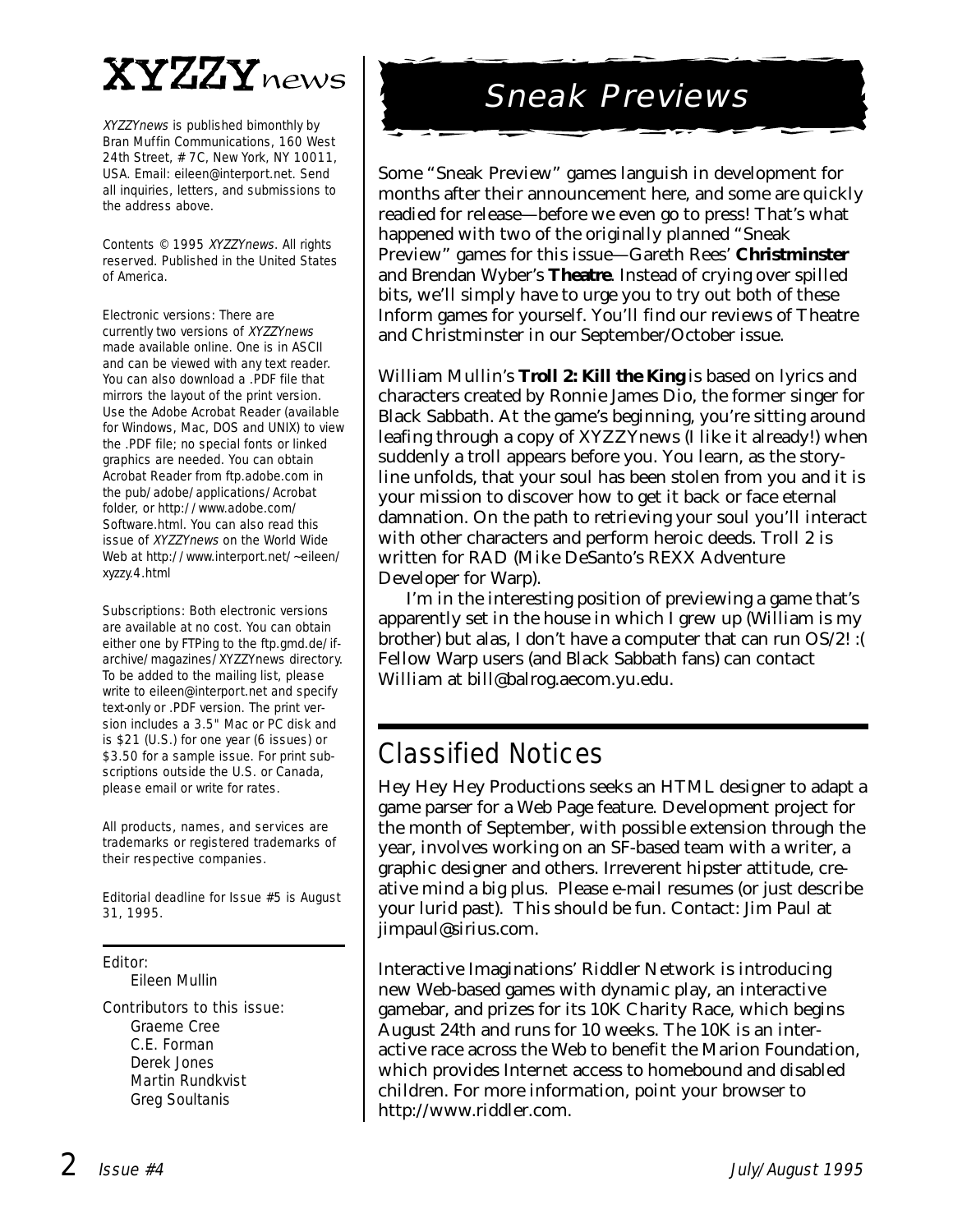#### To: XYZZYnews

Pinch me, I must be dreaming. There is hope after all!

I cannot describe how excited I am to have found your page! Years after Infocom vanished from Cambridge, Mass., I would feel these strange urges to replay all of my old Infocom titles on my dusty Apple //e. My memories of such cognitive and stimulating adventure games amazes me to this day — even in the wake of such well written graphic adventures (Ultima/ Might&Magic/Wizardry...) Nothing compares to the lexical wizardry used by Blanc, Leibling, Meretzky and all the other greats. VERBOSE VER-BOSE VERBOSE!!!

And I see that I am not alone after all! Please continue to maintain the XYZZYnews Home Page!

Thanks MUCH!

— Peter Torelli torep@rpi.edu

#### To: XYZZYnews

Well it goes against my better judgement to write this note, as I've been trying very hard to avoid the temptation to tout my own vaporware. But Doug Atkinson's article "Character gender in Interactive Fiction" prompts me to mention that my upcoming game, HamsterWorld, features a female character as its protagonist. And the player has no choice in this matter, as the character's sex is an integral part of the (probably excessively) convoluted plot. It's been that way since I started writing the game back in early 1992. And, no, you don't play a hamster since the game hasn't got any.

I bring this up because I'm glad someone else has been bothered by the almost complete lack of female characters in adventure games. It so happens that I'm not female, but I'd be very alarmed if every single novel I read had a male or gender-neutral protagonist!

I find games in which I'm supposed to play bemuscled warriors or whatever particularly annoying. My choice of a female protagonist for my work was in large part a reaction to this sort of thing.

Of course I now run the risk of being told that my game features an unrealistic portrayal of a female character, which I think may be a small factor in explaining why so few male authors of I-F have written female characters. As Douglas Adams once said, "...I always get very nervous about writing (female characters) as I think I'll do something terribly wrong. You read other male accounts of women and you think, 'He's got them wrong!'..."

> — Neil K. Guy tela@tela.bc.ca

Hi Eileen of the Featureless Cubicle!

*XYZZYnews* #3 is a riveting read. I liked Greg Soultanis' review of "The Gorreven Papers" so much I've just downloaded it from GMD (great article that one too). The command to restore or open saved games is "LOAD" (from within the game). By mistake I found myself reading the manual (from /programming/archetype) and came across LOAD, and remembered Gregs's question. It is a nice change to try a different parser — it is certainly very compact and ideal for my HP Palmtop as Archetype was developed on an 8088 processor. Hey, in #3 I even saw someone else who reads *XYZZYnews* on their HP Palmtop <G>.

Fantastic 'zine, Eileen. I read the letter about the fellow wishing his daughters liked text adventures. Maybe he should say XYZZY!!!! Bound to work <G>. I too wish there were a magic lozenge sometimes.

Looking forward to #4, 5, 6… — Tony H. 100250.2347@compuserve.com

#### To: XYZZYnews

In your editorial of issue #2 of *XYZZYnews* you wrote that you've heard from text adventure fans in 20 countries. Bet you haven't gotten a letter from Austria up 'til now!

I've been playing text adventures now for many years, but I didn't think that many other people still played some of them.

So I'm happy to have found proof that there are other people out there who still play games from Infocom, Level 9, Magnetic Scrolls...

You didn't mention that Demon's Tomb is also available for the Amiga. I have it, but my disk is corrupt. That always happens if I make no backup copy.

It's not easy for me to find other adventure-freaks with an Amiga here in Austria, so maybe you could help me and post a request on the Net/your mag/elsewhere, if only somebody could see it and answer me.

I'm 22, a student of the law; I have an Amiga, C-64 and I love to play all kinds of adventures, role playing games and strategy games. Maybe you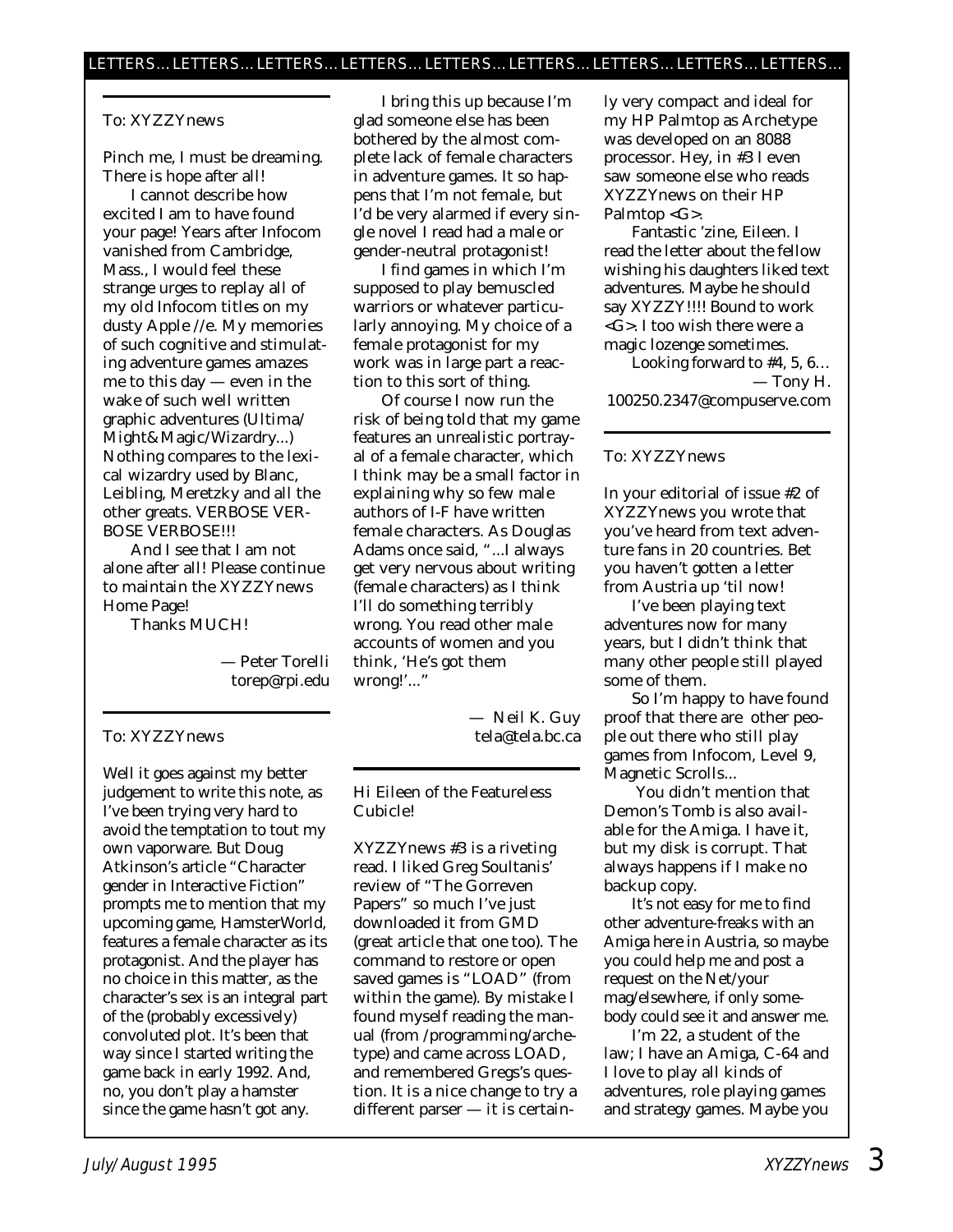#### LETTERS…LETTERS…LETTERS…LETTERS…LETTERS…LETTERS…LETTERS…LETTERS…LETTERS…

could help me to find someone with similar interests. You can, of course, give them my address. If you could help me, I would be very thankful.

I hope that your mag will continue to be released for a long time!

> Yours sincerely, Wolfgang Ungar

Hi Eileen,

I just received issue 3 of your magazine and wanted to say thank you for your impressive work. The interview with Volker Blasius was especially interesting, as were the discussions about women and text adventures. Not to mention the layout of the PDF version!

Things I would like to see in the upcoming issues:

> • reviews of the recent games, especially those which have been

announced in the 'Sneak Previews' section,

- updated information about release dates of new games, if available,
- a regular covering of the major design tools, including information about the latest versions of compilers, libraries and manuals, new releases and work in progress
- more Tales from the Code Front
- a 'what's new in the ifarchive' section. Thanks for keeping the ancient word alive!

— Martin 100106.2673@compuserve.com

Dear Eileen,

Since you also mentioned [in *XYZZYnews* #3] the silence regarding the 'contest,' if I can manage to digest enough of

## Correction

In "Character Gender in Interactive Fiction" in *XYZZYnews* #3, we erred in saying "In Save Princeton, your roommates are male, so you probably are as well." As the game's prologue states, the game's opening location is a dorm room you've just wandered into, not your own room.

As the game's author, Jacob Weinstein, told us, "In fact, in implementing Save Princeton, I went out of my way to avoid any mention of the player's gender. If you hang around the jock long enough, you'll be told:

**The jock starts to hit on you, and then realizes that he doesn't know whether or not you're female. 'Oh, well,' he says philosophically.**

Offhand, I can't remember any other reference to gender in the game. Trying to kiss various characters usually results something along the lines of 'But you've only just met!' Trying to kiss the naked man in front of Tiger Inn results in something a little more interesting, but still gender-neutral.'

Inform I will be trying to get something together for the contest. I have this idea, you see... heheh. Anyhow, I think the contest is a great excuse to try and get something done. I mean, I don't really care about winning anything—it's just that I'd probably be too embarrassed to put something such as the thing I have mind out without the context of an excuse like a contest where it can get mashed in with other things. What I have in mind I think is somewhat original (as if anything is original) in that it's not exactly a gamealthough it does have objectives, of course — um, well maybe it is a game. Maybe I'll let others be the judge of whether it's a game or just totally annoying (or disgusting) or not. (-: I don't know. Maybe it's a game. Perhaps it's a psychological experiment. Possibly it's just junk. We shall see!

The only thing I am certain of is that if I had any sense at all after reading that interview then most definitely the title of anything I produce should have the word PORN in it somewhere!

> — Tim Middleton tim.middleton@canrem.com

#### To: XYZZYnews

Thank you for the new issue! It is extremely impressive, the standard of the material is very, very high. I especially liked the piece on gender in IF, and look forward to reading the second installment. Interviewing Volker Blasius was also a great idea; the Net is long on names and short on faces.

> — Martin martin@skom.se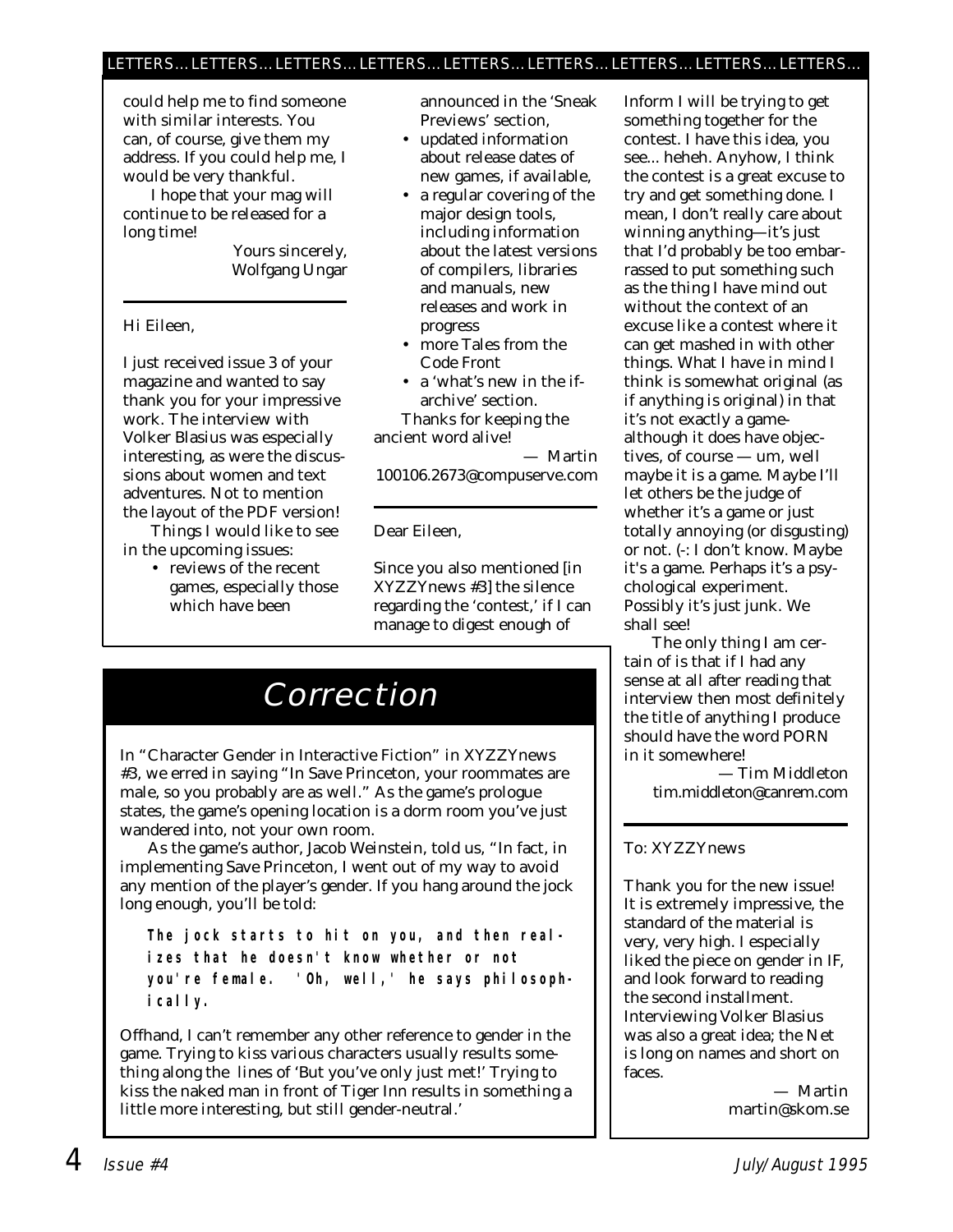# Fame De

## at the Drawing

by C.E. Forman

What types of planning tools and techniques might prove useful to budding IF designers,<br>especially those who have little or no programming experience? I recently posed the<br>question to the inhabitants of a small yet extreme especially those who have little or no programming experience? I recently posed the question to the inhabitants of a small yet extremely loyal and all-knowing sect, namely the rec.arts.int-fiction Usenet newsgroup. From them I received a small number of suggestions, enough to convince me that there was indeed an interest in such a subject, yet small enough to indicate that most authors either take design for granted, not giving it a great deal of conscious thought, or simply don't make much use of organized design methods, resorting to standard note-taking procedures for the entire design phase.

Please keep in mind that it's not necessary to use all these techniques for a single game layout. In fact, you may not even want to use any of them. Everything herein is offered to IF writers solely as a suggestion. There are no absolutely "right" or "wrong" ways to go about creating an adventure game, but the concepts I've listed here have the potential to greatly simplify the task. Or if nothing else, they can provide a good hearty laugh at my expense, since I'm currently making extensive use of several of them during my own design phase.

To help illustrate these ideas, I've included examples from existing games in the appropriate places. This article makes use of Infocom's "Zork I" and "Enchanter," two games that most players should be quite familiar with. Just in case you're not, I'll mention now that there *are* minor spoilers for "Zork I" and major spoilers for "Enchanter" in this article. You have been warned. Now, let's look at some of the more common design tools used:

## Maps

If you use only one sheet of paper to plan your entire game, you should use it to sketch out the game's maps. This may sound obvious, but I have in fact heard of authors who have kept their games' layouts entirely in their head, usually because the game is based on a place the author knows extremely well. A good, accurate game map is virtually indispensible, as it keeps an author from forgetting the layout of the game and deciding to place one puzzle in the same location as another. Further, it's far easier to alter or expand a map on paper should you discover that some aspect of the game just isn't going to work out with the existing layout.

Virtually all I-F designers (and players too, for that matter) seem to prefer drawing their maps in the style made famous by Infocom — that is, using boxes for each room, with lines connecting rooms in the appropriate directions. For more complex locations, such as mazes or puzzle areas with complicated layouts, using a special technique will probably help make the map easier to read.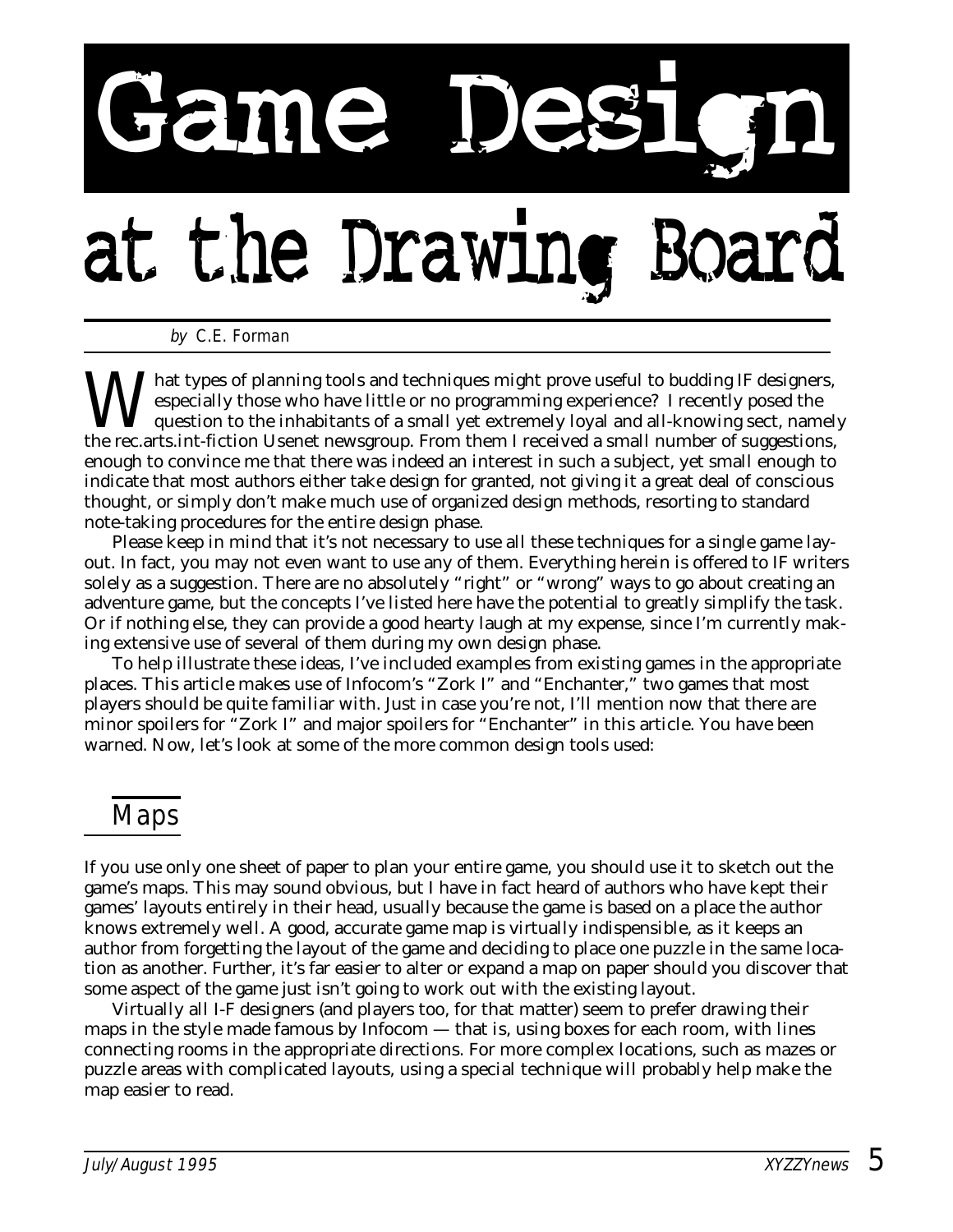Game Design at the Drawing Board continued...



Here's a simple map made by imitating Infocom's game maps...

...and this is my own personal technique for creating mazes. Each maze location is given a number, and the valid exits are labeled to correspond with the numbers of the rooms to which they lead. In the diagram below, the center number is the number of the room, and the numbers surrounding it represent the various exits. (An "X" represents a direction in which movement is blocked.) For example, room #1 has doors leading south to room #3 and east to room #5, while the western exit leaves the maze entirely. Notice also that some rooms have multiple exits going to the same room (room #4 has two exits to room #1), and that a few rooms have exits that lead back to themselves (rooms #2, #4, and #7).

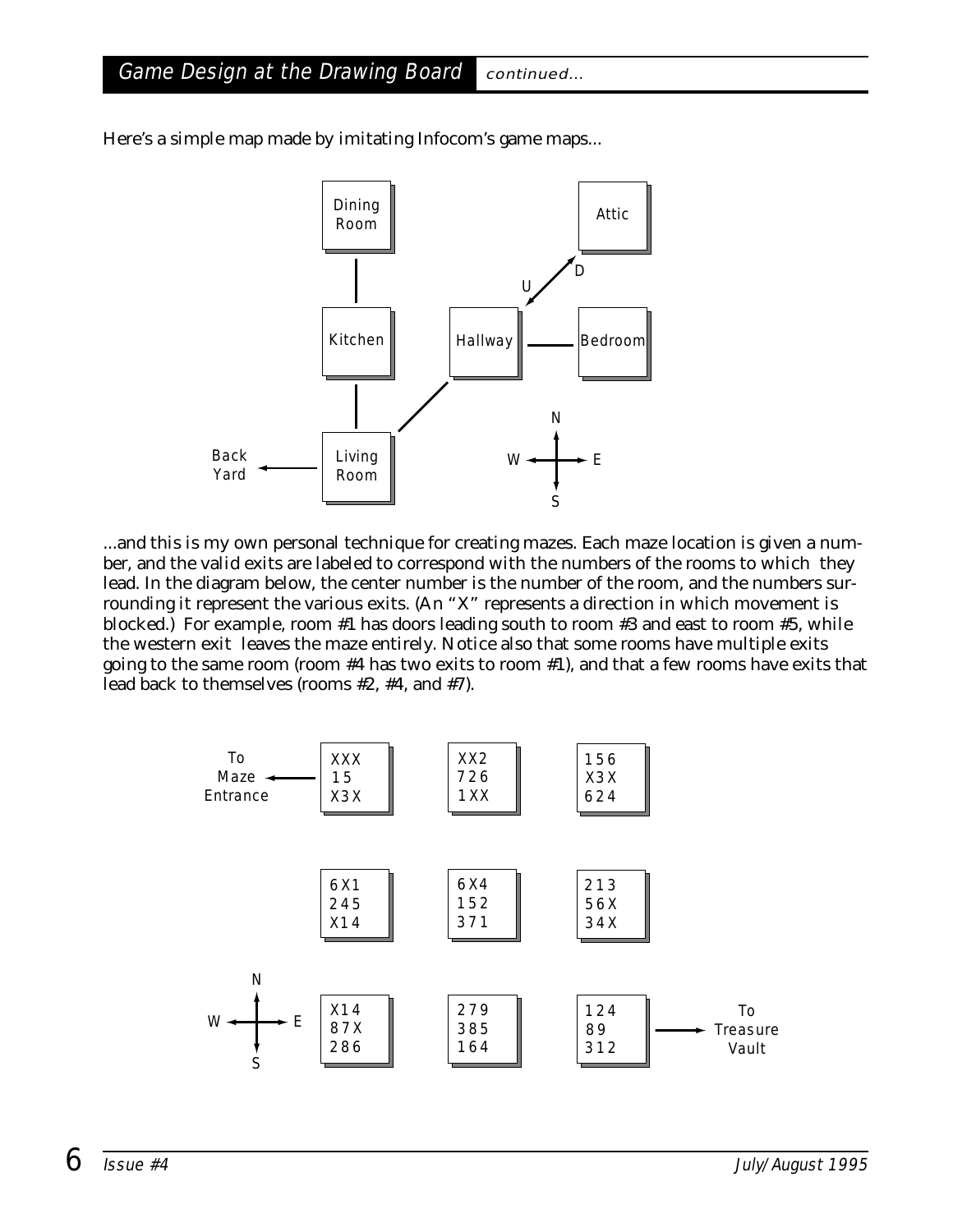## Game Walkthrough

A game walkthrough is a list of all the steps necessary to solve the game. This can be as detailed or as brief as you want, as shown in the example from "Zork I" below. Often the game may not have fully taken shape, but the gaps in a simple walkthrough can easily be filled in as you go along. Although they're impractical in most cases, extremely detailed walkthroughs, which even go so far as to include the necessary directional moves (N, S, E, W, etc.), can save a lot of headaches when you're dealing with puzzles that need to be solved within a specified number of turns.

You can write out a walkthrough ...or as many individual of the game in as few... steps as you want.

**GET LEAFLET FROM MAILBOX OPEN MAILBOX ENTER HOUSE THROUGH WINDOW GET LEAFLET** GET LANTERN AND SWORD SOUTHEAST GET ROPE AND KNIFE NORTHEAST **MOVE RUG OPEN WINDOW OPEN TRAPDOOR AND ENTER CELLAR** 

**WEST GET LANTERN GET SWORD EAST TURN ON LANTERN UP GET ROPE** GET KNIFE **DOWN WEST MOVE RUG OPEN TRAPDOOR DOWN**

## Scoring List

You may find it helpful to keep a record of all points awarded in the game, as well as how to obtain them. This sheet may be little more than a simplified walkthrough, listing only the actions which earn the player points, or it may show how each point-giving action is broken down into its individual steps. The example below, a small portion of the scoring from Infocom's "Enchanter," illustrates both methods:

| You can simply list the<br>points in order from<br>beginning to end                                       | or you can also include the<br>individual steps leading up to<br>the actual scoring itself.                                                                                                                                                                                                                                                                                                 |
|-----------------------------------------------------------------------------------------------------------|---------------------------------------------------------------------------------------------------------------------------------------------------------------------------------------------------------------------------------------------------------------------------------------------------------------------------------------------------------------------------------------------|
| KULCAD SCROLL<br>$- - 25$<br>OBTAI N<br>FIND OZMOO SCROLL<br>$- - 25$<br>$- - 35$<br>SURVI VE SACRI FI CE | OBTAIN KULCAD SCROLL -- 25<br>NI TFOL ON TURTLE<br><b>CAST</b><br>TURTLE TO ENGINE ROOM<br>L FAD.<br>CAST EXEX ON TURTLE<br>COMMAND TURTLE TO GET SCROLL<br>FIND OZMOO SCROLL<br>$- - 2.5$<br>ENTER GALLERY WITHOUT LIGHT<br>REMOVE LIGHTED PORTRAIT<br>SURVI VE SACRI FI CE<br>$- - 35$<br>MEMORIZE OZMOO SPELL<br>ENTER TEMPLE & GET CAPTURED<br><b>CAST</b><br>ON<br>- YOURSELF<br>OZMOO |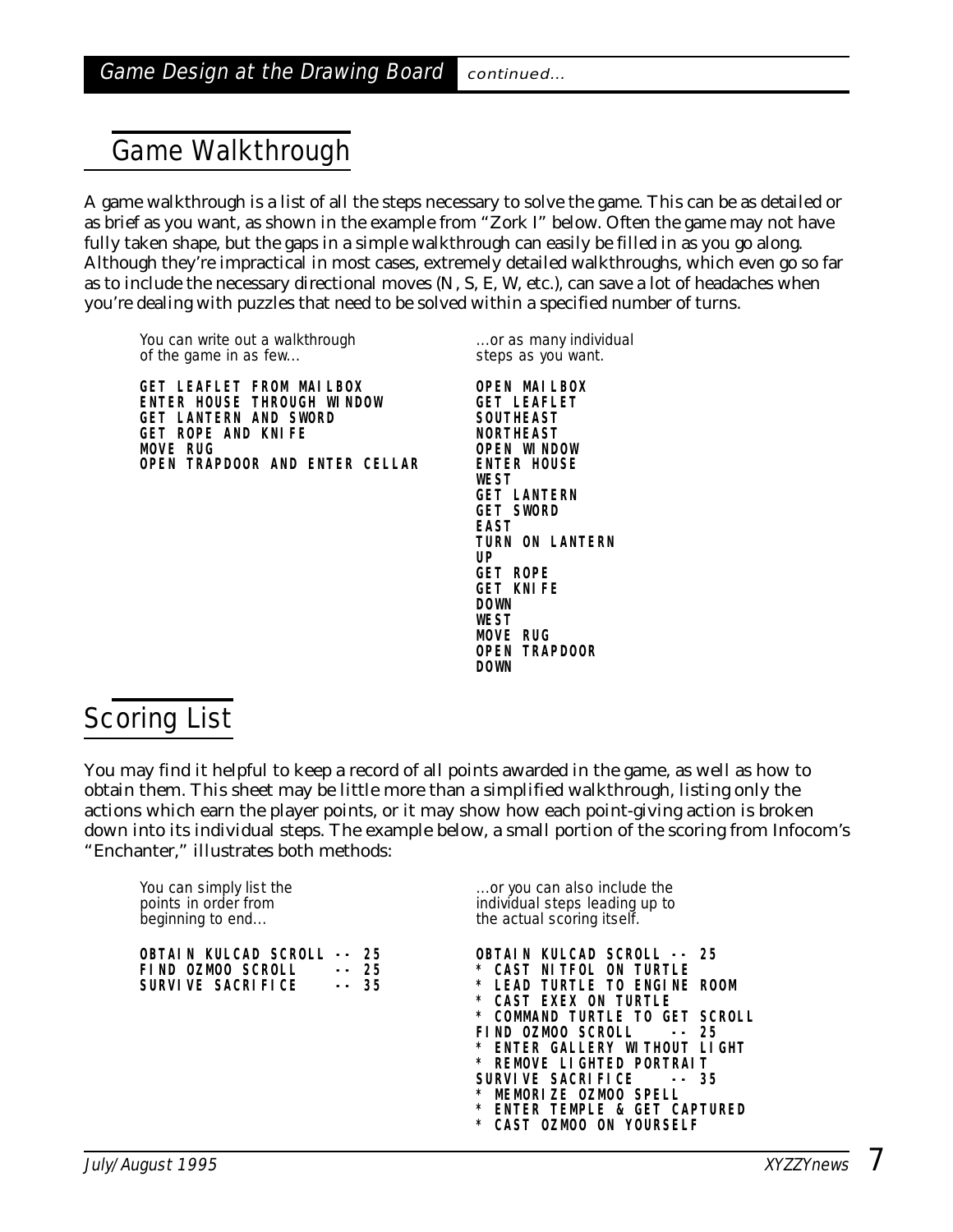After any changes have been made to the scoring system, it's easy to update the maximum score. Eliminating scoring problems, such as allowing players to earn more than the maximum, or making it impossible for the maximum to be achieved, is the primary goal of a scoring list. It also helps the designer to recognize situations where he or she is faced with optional puzzles (that is, puzzles that don't really have to be solved to win), puzzles with multiple valid solutions, and puzzles that can be solved repeatedly in the same game session.

## Object and Item Specifications

These are the details and descriptions that hold the game together. The goals here are to keep track of how things in the game change with the passage of time and completion of certain events in the game, and how the objects, characters, and items react when used in conjunction with one another. Most items won't behave in any special way, but the ones that do should be noted. Trying to think of strange ways to use things together will help flesh out the game, and should give you plenty of ideas for burying amusing text for players to discover.

Here are the specifications for the first room in "Zork I." (In this context, I use "object" when referring to something in the room that cannot be taken by the player. "Item" refers to something that can.)

```
REGION: Above Ground
ROOM: West of House
         "You are standing in an open field west of a white
          house, with a boarded front door."
    EXITS:
       North, Northeast to "North of House"
      South, Southeast to "South of House"
      West to "Forest"
       East -- "The door is boarded and you can't remove the
               boards."
    OBJECTS:
      House -- No initial description.
             Examine -- "The house is a beautiful colonial
                         house which is painted white. It is
                         clear that the owners must have been
                         extremely wealthy."
             Enter -- "I can't see how to get in from here."
       Front Door -- No initial description.
             Open -- "The door cannot be opened."
      Small Mailbox -- "There is a small mailbox here."
             Can be opened and closed, acts as a container.
    ITEMS:
       Leaflet -- Inside small mailbox.
             Read/ -- "WELCOME TO ZORK!
             Examine ZORK is a game of adventure, danger,
                         and low cunning. In it you will
                         explore some of the most amazing
```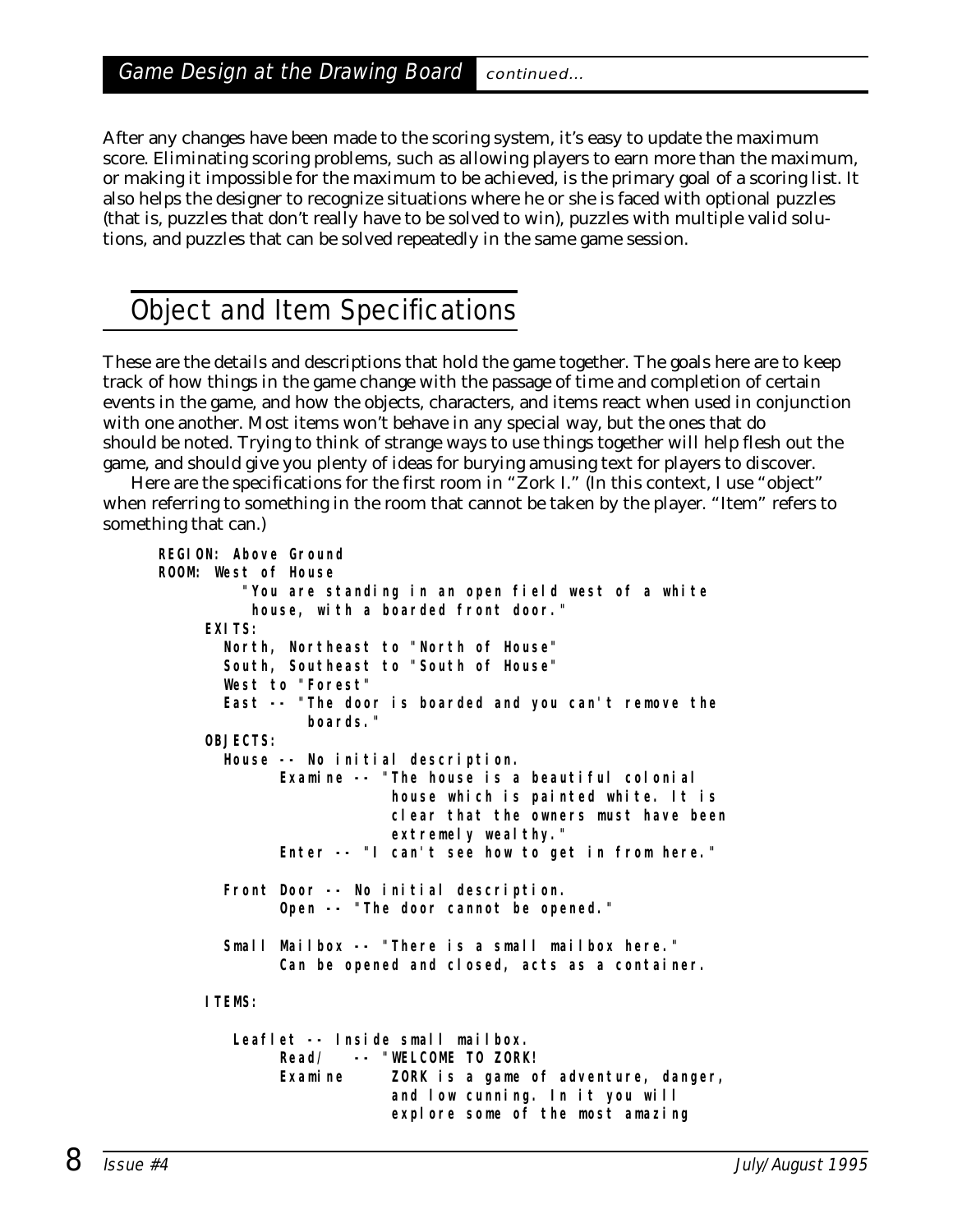**territory ever seen by mortals. No computer should be without one!" Can be burned and cut.**

**ROOM: North of House**

You might also find it helpful to note down any common synonyms for the people, places, and things in your game.

Your specs shouldn't have to be anywhere near as detailed as the example I've given above, since the more user-friendly IF languages automatically take care of the tiny details for you. But forcing yourself to look at these details can go a long way toward learning good design.

Further, if you're using a pre-written parser system, such as TADS, AGT, or Inform, you'll pretty much have the entire code written out for you when you're done. I personally prefer to scribble out a crude list on paper and then type the specifications into an ASCII (text) file. The time saved by being able to append the file to your existing game code (which at this point would probably contain only the room descriptions and possibly some grammar extensions) is a tremendous advantage. Translating the example above into Inform or TADS could be accomplished in a matter of seconds.

Some authors may prefer to simply type the details of their objects and items directly into the game code. That's fine too, but I personally like the other approach, since it allows me to concentrate on the writing, which is what interactive fiction is really all about. By appending the text to your source code, you don't have to worry about programming at all until the story is completely finished. In my humble opinion, that's a good thing.

## **Transcript**

Anyone familiar with Infocom will likely understand what I mean by a transcript. Basically, it's an example of what the game will look like when it's being played. Transcripts include not only what the game will print on the screen, but also the player's commands that cause the various responses. I only write a transcript when I'm having trouble getting the story started, or if I need to visualize how a complex puzzle should work. Like object and item specs, anything you write into a transcript will mean less time spent coding later.

## Puzzle Structure Chart

This is my own personal favorite design tool, but unfortunately it's also the most difficult for me to describe in words. A puzzle structure chart is much like a hierarchy diagram which lists the necessary puzzles in an adventure game, from beginning to end, and indicates what must be done before each puzzle can be solved. Confused? Maybe it'll become clearer if you look at the example below. This is the complete puzzle structure chart for Infocom's "Enchanter" (and just in case you overlooked the first warning, the following diagram contains some really big-time spoilers):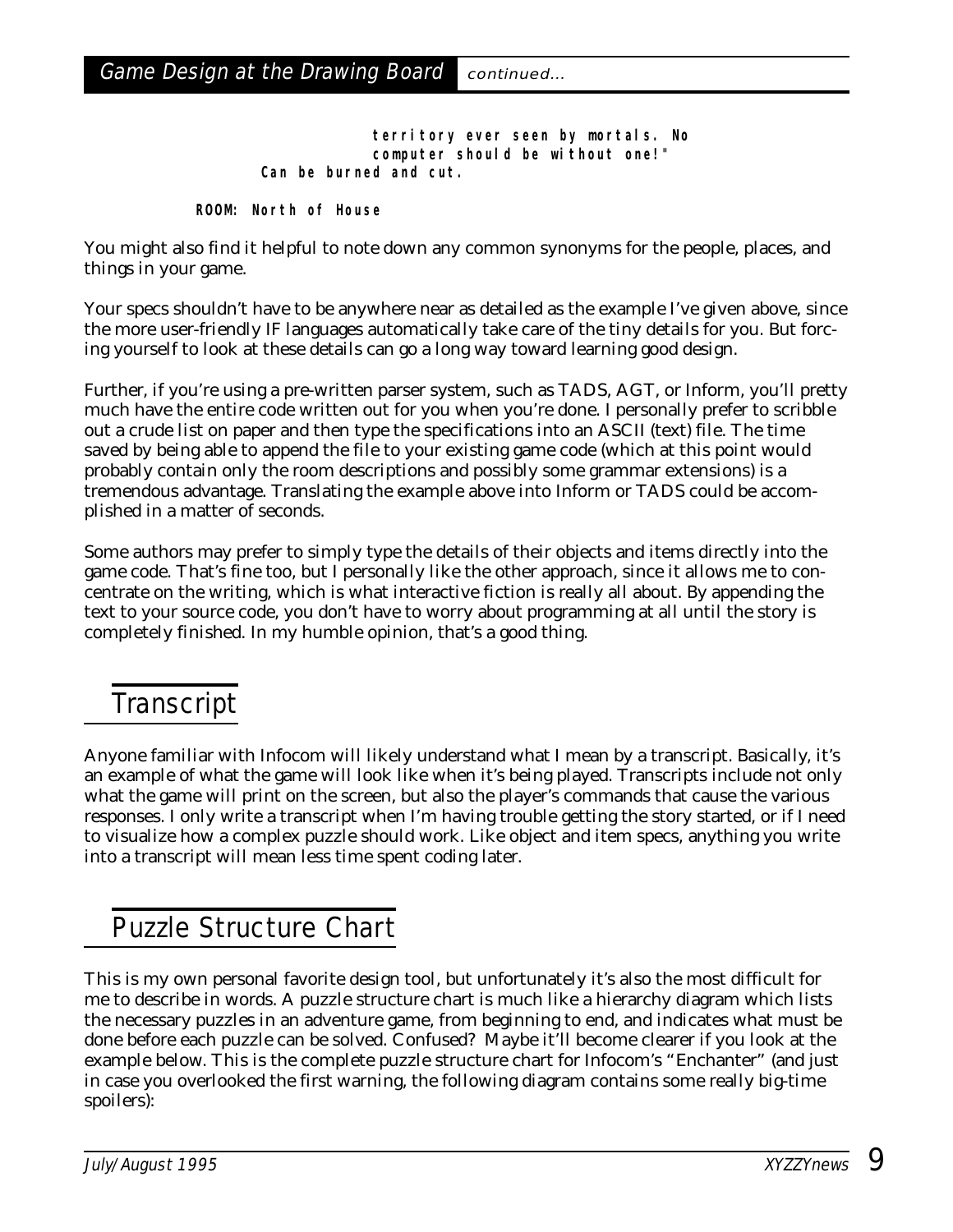Game Design at the Drawing Board continued...

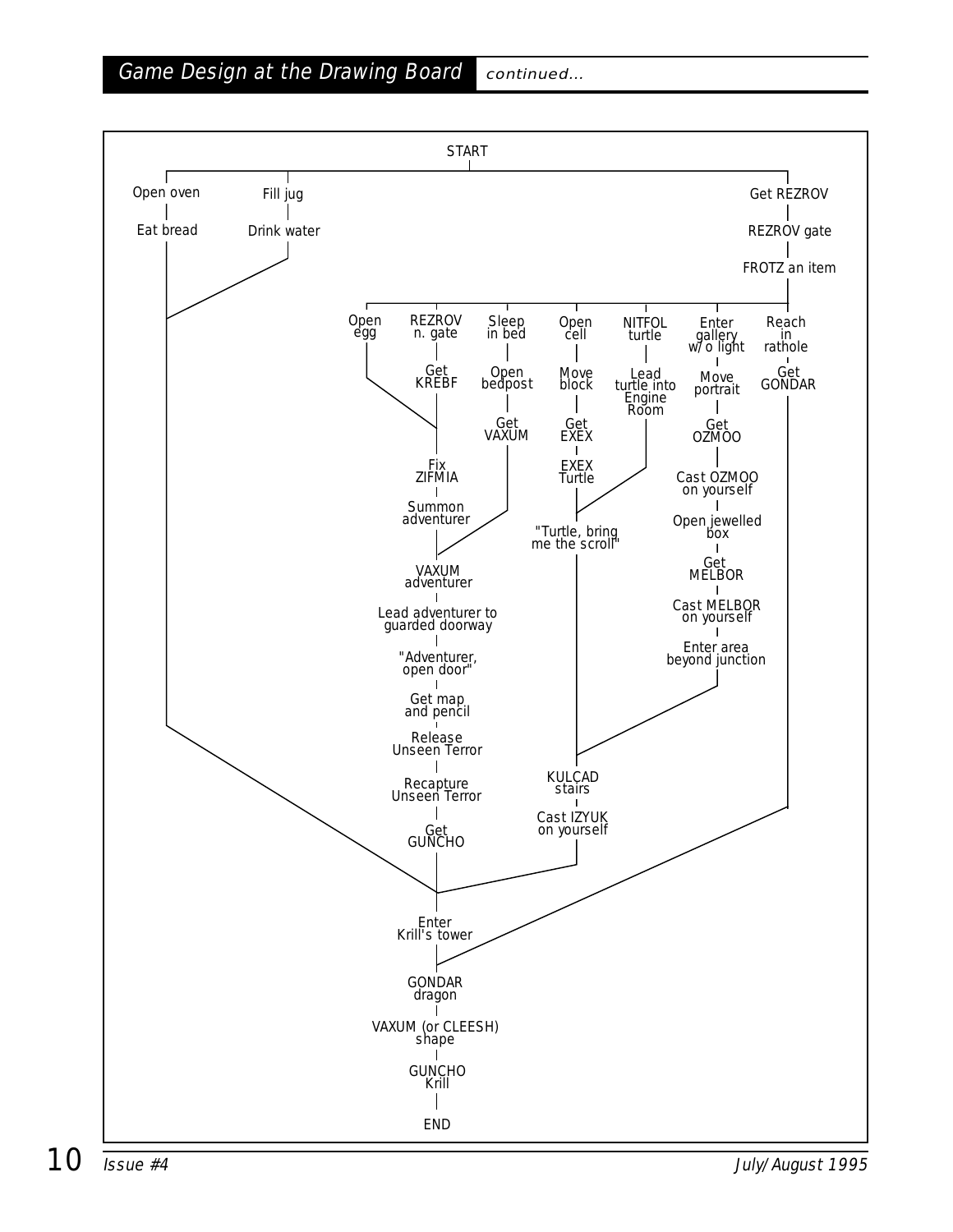Okay, let's start at the top of the chart and work downwards. At the start of "Enchanter," there are really only three significant tasks for the player to accomplish—opening the oven to find the bread, filling the jug with water, and getting the REZROV spell. The three separate paths leading off from "START" reflect this.

Note also that only one of these paths, finding the REZROV spell, really opens the doorway to further adventure. Eating and drinking are merely necessary to keep the player alive long enough to reach the end. So the game starts out almost purely linear, requiring players to find the spell, use it to enter the castle, and use the FROTZ spell to create a light, before anything else can be accomplished. Once the player gets past these first few minor obstacles, however, the scope of the puzzles reaches its widest point. The game is now quite non-linear, with seven distinct paths that players are able to follow.

As an example, let's assume that the player's first task is to open the jewelled egg and obtain the shredded ZIFMIA scroll inside. Let us assume that the player then proceeds to cast the REZROV spell on the castle's rusted north gate in order to gain access to the forest beyond, where the scroll inscribed with the KREBF spell is located. The player now has the KREBF spell and the shredded ZIFMIA scroll itself, both of which are necessary in order for the shredded scroll to be fixed. So the two initially separate paths merge into one, and the KREBF spell can now be used to obtain the ZIFMIA spell, which in turn can be used to summon the wandering adventurer.

In a puzzle structure chart of this nature, when a path splits into two or more separate pathways, this indicates that there is more than one puzzle for the player to solve at that particular point in the game. When two (or more) paths merge into one, however, it indicates that *both* paths must be completely traversed before the player can continue. You couldn't obtain the ZIFMIA spell without the KREBF spell, nor could you get ZIFMIA if you didn't have the shredded scroll on which it is written in the first place. The puzzles leading up to the acquisition of both items must be solved before the two items can be used together to solve a third puzzle.

And what about optional puzzles, and puzzles with more than one solution? Well, to keep the above example less cluttered, I didn't include the CLEESH spell, since it isn't essential to victory. I did make a note that it could be used in place of VAXUM when confronting the shape in the endgame. The discovery of the CLEESH spell could have been inserted on a separate path branching off of the path in which the player enters the forest and finds the KREBF scroll, and later tied into the endgame.

With a puzzle structure chart, however, neither of these are absolutely necessary. A puzzle structure chart allows the designer to explore a game's linearity, to determine if it's too rigid or too vast and overwhelming. It lets a designer see if changes in the arrangement of the game's puzzles need to be made, and if so, where. Puzzle structure charts also eliminate circular logic in puzzles, that is, puzzle A needing an item that can only be obtained by solving puzzle B, which in turn can only be solved with an item from puzzle A. If such a situation exists, it will reveal itself in a puzzle structure chart.

The last important step involves deciding which techniques to use in combination with each other. It's really up to your own personal preference. I prefer puzzle structure charts, combined with a concise scoring list, when I'm designing on paper. As the game begins to take shape, I like to sit down and type out specifications for objects, items, and characters. And, of course, a good map is always put to use.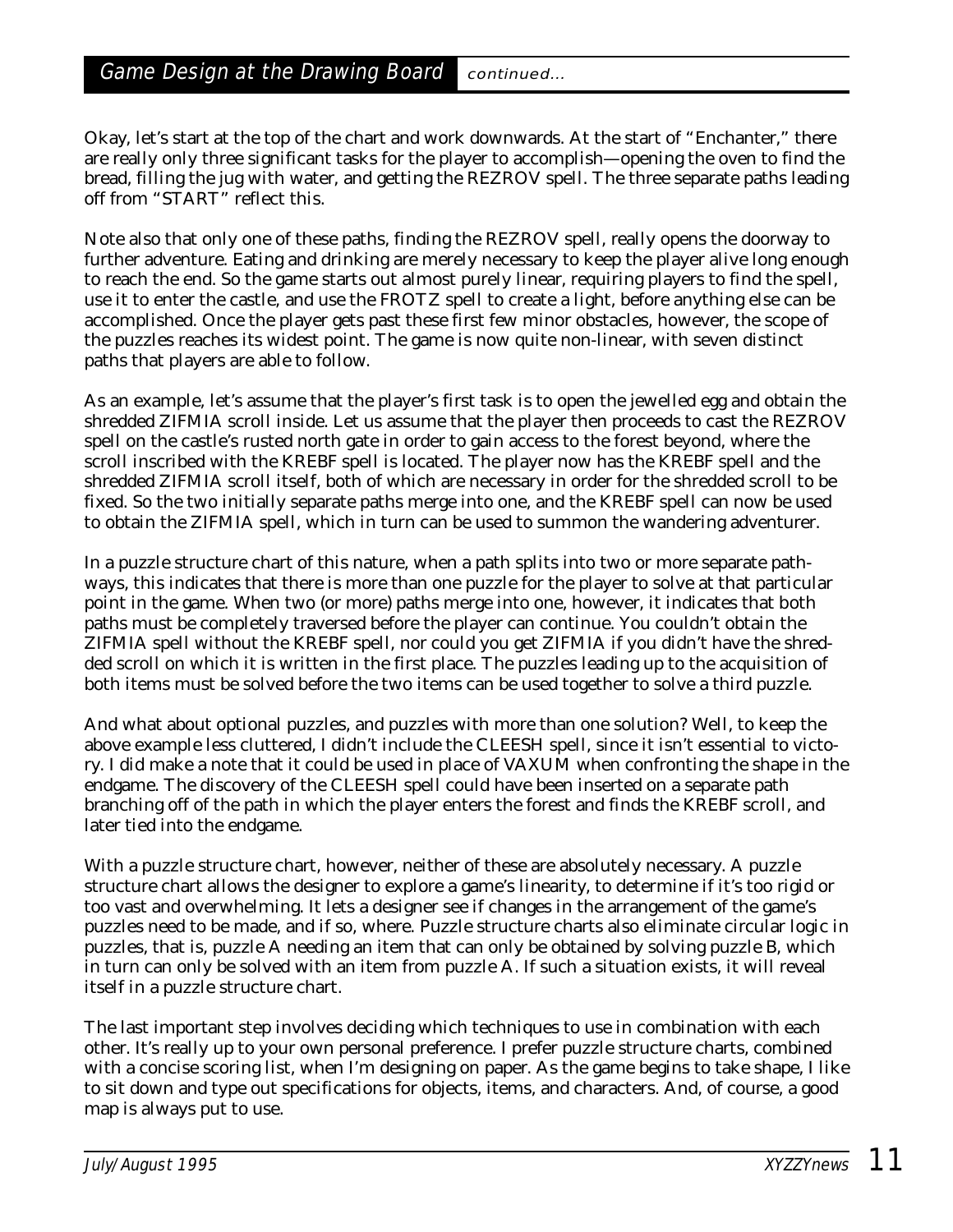### AOL Joins Federation, but the Sailing Isn't All Smooth

This June, AOL members got their first taste of a text-based, multi-player RPG with the beta launch of "Federation."

A MUD-like scenario already familiar to many Internetters (on GEnie, for example, the game has flourished for years), Federation takes place in a futuristic imbroglio of interstellar trade and politics. As players sign on, their first tasks are to bribe an official to obtain a ship permit and then go into debt to purchase a spaceship. Players then need to hire themselves out for jobs—hauling cargo, for example—to pay off their creditors.

By completing a number of such jobs, players can earn enough Imperial Groats (the game's currency) to rise in rank. As players climb the virtual social ladder, they abandon cargo hauls for trading on the galactic exchanges. Next come simulations where players build factories to produce their own goods, then create and oversee their own planets. The ultimate rank is that of a politically suave Duke overseeing a group of planets.

The AOL version of this cyber-capitalistic game combines text-based chat gaming with libraries of maps and hint files, and lessons in politics, economics, and player cooperation. Federation members can create elaborate personas of either gender, complete with detailed descriptions that will be incomprehensible to nonplayers. Socializing and networking with fellow gamers can have good payoffs for wheeling and dealing for your mutual benefit.

There's a demonstrable interest in Federation, perhaps in the RPG genre as a whole, on AOL—at last count, there were over 4,000 downloads of the Federation FAQ since late May. But the Federation forum has already undergone some drastic revisions in its short tenure on AOL. If the message boards are any indication, the enthusiasm of many players is being tempered by frustration over interactions

Ed. note: If you have any information about noteworthy or newsworthy happenings in the interactive fiction community, please pass it on to us at eileen@interport.net. We're always interested in releases of new versions of design tools, innovations in new games or other new software, and related Web sites or BBSes.

with some of the game "hosts" and confusion over some of the game's reorganization, rule changes, and missing player profiles. For example, game hosts may log on as Federation hosts, but they may also log on in character and as such be indistinguishable from other players. New players griped that these game hosts were unfairly altering the prime directive in a sense, by using their knowledge of answers to puzzles to affect other players' performance.

But the game's organizers appear to be making efforts to encourage more newbies to join the game by soliciting experienced players to act as greeters" and by posting an extensive FAQ and messages for "newbods." The Federation game is still in beta, so hopefully an ironed-out version that makes it to an official release will help lessen the learning curve for AOL members.  $\bullet$ *— Greg Soultanis*

### July/August Top 10 Picks for IF on the World Wide Web

**Encyclopedia Frobbozica, hypertext version** http://www.spies.com/harrison/frobozz.html

**Night — A graphical, interactive murder mystery** http://www.compulink.co.uk/arc/night/night.htm

**Adventure (Web interface by Yuval Fisher)** http://inls.ucsd.edu/y-bin/adventure

#### **Ron's IF Page**

http://www.webcom.com/~rwhe/if-links.html

#### **Nexor's Game/Adventure Page**

http://pubweb.nexor.co.uk/public/mac/archive/ data/game/adventure/index.html

**MURC, IRC's Answer to MUDs** http://www2.novagate.com/murc/

**Infocom Homepage (by Peter Scheyen)** http://www.csd.uwo.ca/~pete/Infocom/

#### **The BoReD Page** http://www.rain.org/~doctorx/bored

**The Unending Addventure** http://www.addventure.com/addventure/game2/

#### **Interactive Media Theory Seminar**

http://www-leland.stanford.edu/~xinwei/pub/ img/img.html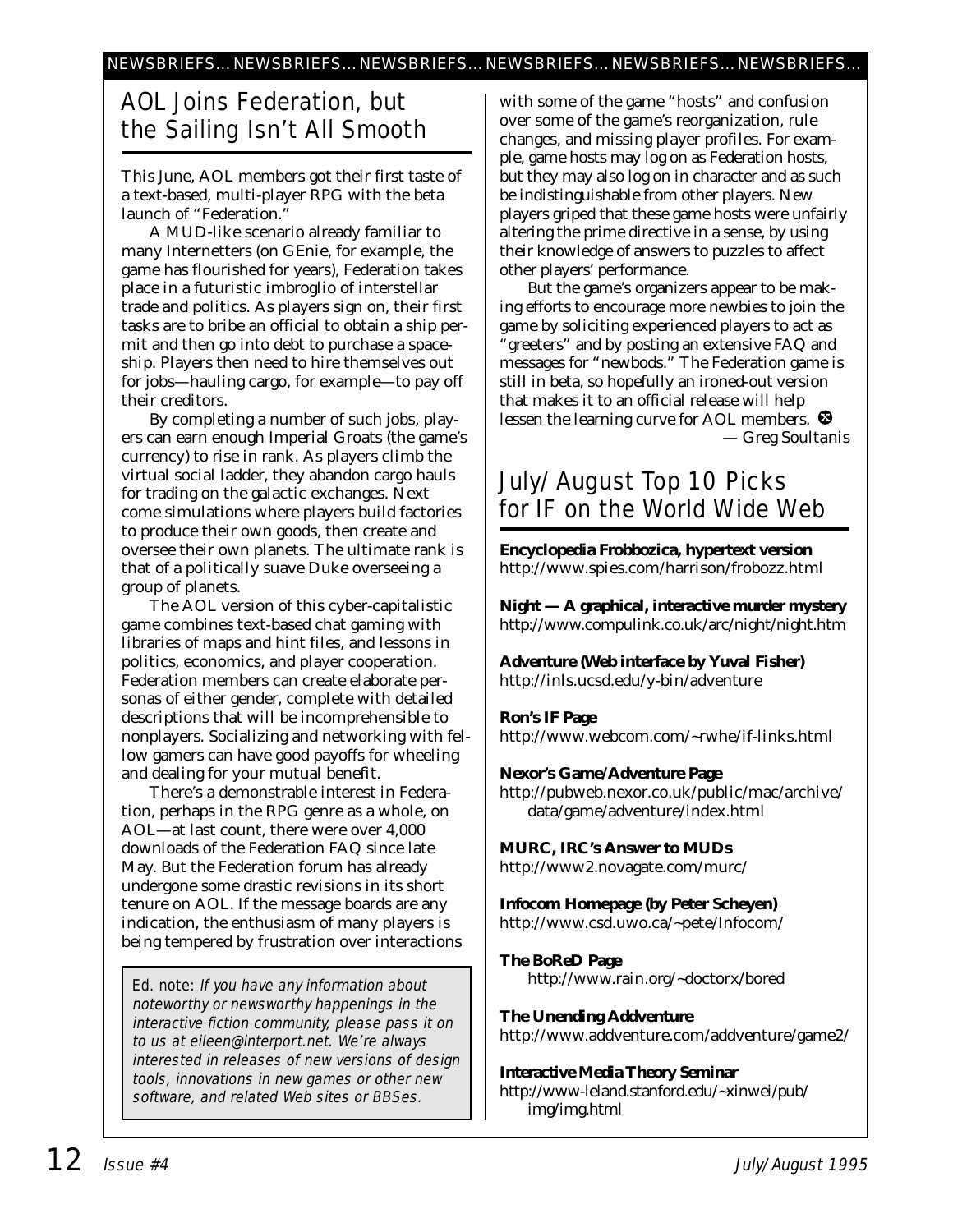## Summer Fiction Bonus

## The Adventurer

#### by Tobias Lehtipalo (b94tle@student.tdb.uu.se)

Previously published in the last two issues (1990:5 & 1991:1) of the now defunct Aventyr, the fanzine of the one-time Swedish Interactive Fiction Society, Svenska Aventyrsklubben, SAK. Translated from Swedish by Martin Rundkvist (martin@skom.se).

ight shone weakly through the little window. Among the shadows inside you could see a man who had collapsed over his keyboard. The monitor glow flickered in front of him. The lower edge of the display said "You die of star man who had collapsed over his keyboard. The monitor glow flickered in front of him. The lower edge of the display said "You die of starvation. Do you want to try again?"

Slowly the man at the computer started to move as the weak light from the dusty window grew stronger. He laboriously got up, felt an increasing hunger. Where was he? Wait, he was in a desert. He could remember seeing a nasty lizard somewhere. He looked around and spotted the bed; no, he must be wrong.

He scanned his surroundings in confusion. Wait, now he knew where he was. How could he have missed it. Naturally he was in Cleveland on a quest for a 1934 Ford headlight, or…

He had to find food, but how? He started opening the window with a can opener, but realized that it was easier without it. He picked up the bedsheets and tied them into a long rope. He handed one end to his wife (who had just then walked in with a breakfast tray) and then swung out the window. Heedless of his wife's exclamations, he climbed the 75 centimeters to the ground.

Now he was at the driveway of a house. If he went north, he would come to a road. To the east was a garden, but that way was blocked by a fence. As a seasoned adventurer he immediately started examining the place carefully even though it seemed strangely familiar. In the flower bed he found a number of tulips, and he pocketed one in case of emergency.

The adventurer went north and found himself at a road which led away in two directions: east and west. He tried east and wandered slowly along the road along rows of houses. Suddenly a pseudointelligent being approached him. After a quick examination he found that the creature had a baby carriage. He was now in a situation critical to the success of his mission. Did he need a baby carriage? The answer he arrived at was the only natural one for a real adventurer: dunno! He tried giving the tulip to the creature, which frightened it and caused it to run away down the street.

The man did not let this bother him but simply picked up the slightly battered tulip and continued on his way. One by one he examined a manhole, a streetlamp and a mailbox. In the mailbox he found a letter, but was interrupted by the addressee before he had read more than half of it. It was signed "Kronofogden"**1**, from which he deduced that there must be a castle in the vicinity. He continued hurriedly to evade the letter recipient who did not like people reading his mail as well as two others in white smocks who appeared out of nowhere.

In front of him loomed the castle. Shining letters right at the middle spelled I.C.A.**<sup>2</sup>** When he approached the doors they parted almost without a sound and he entered an enormous hall.

**<sup>2</sup>** I.C.A.—a Swedish grocery store chain.

**<sup>1</sup>** "Kronofogden"—literally Royal Bailiff, in modern Swedish denoting an official responsible for the collection of debts.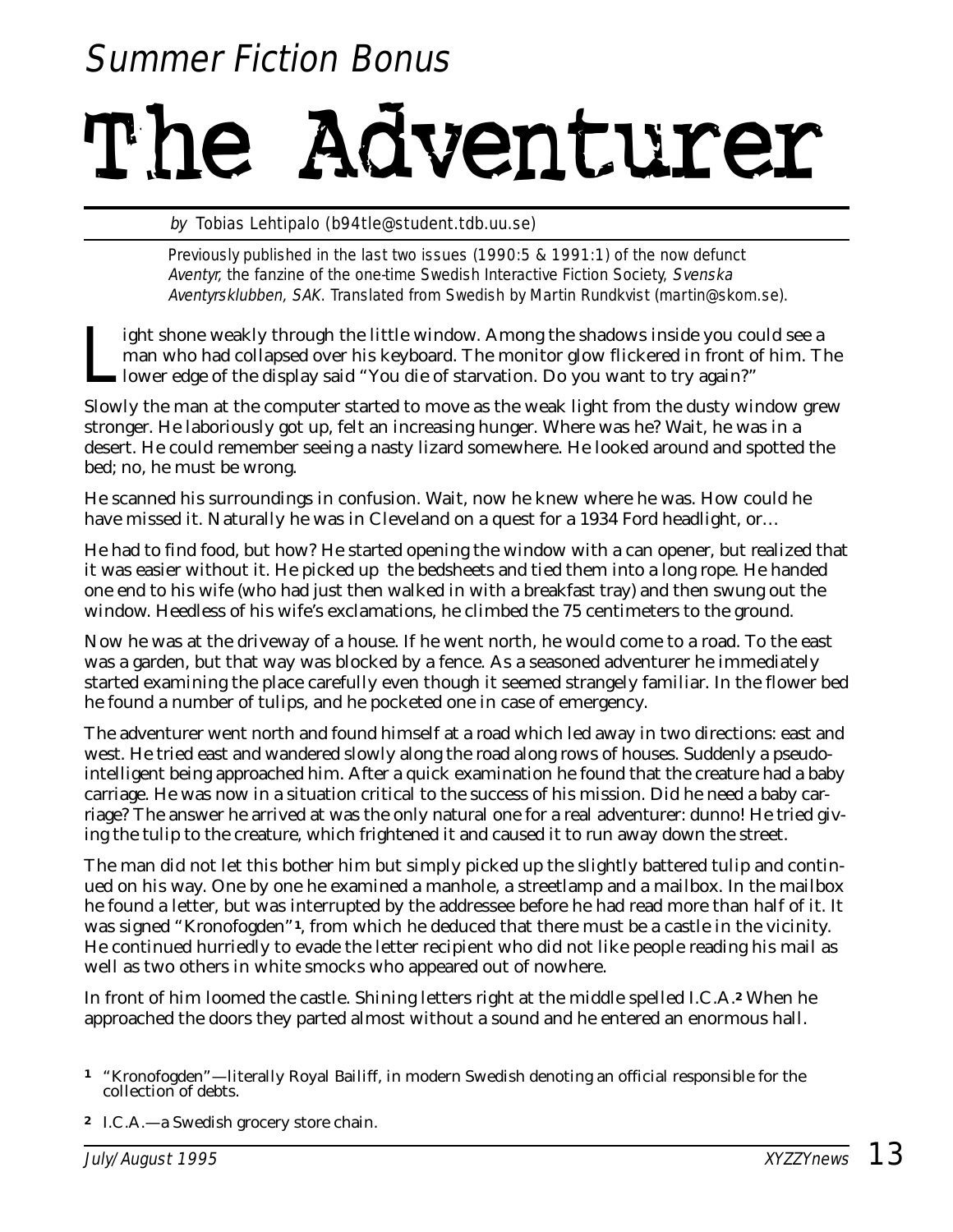#### Summer Fiction Bonus: The Adventurer continued…

Slowly, hesitantly, he started walking across the glossy floor. Long rows of shelves towered above him on both sides and restricted his movements. The shelves were filled with multi-colored cans bearing various inscriptions. He took a can and examined it. It read "tomato paste," followed by a couple of magic symbols consisting of alternating white and black lines. He took the rest of the cans down from the shelf, but found only dust behind them so he continued walking. He spotted and grabbed a large bottle filled with a black liquid that might come in handy if he got thirsty. The label said "soy sauce."

Finally he saw the exit. All that barred his way was a lady sitting at a long table where something moved. He tried passing her when suddenly she yelled "Stop! Don't you try sneaking out without paying!" and pointed at the bottle in his hand.

Now he had to find out what the lady wanted. He took inventory of his belongings and decided that he could part with the tulip. No good. The angry red flush increasing in the lady's face and her penetrating stare made him drop the bottle and withdraw hastily.

He had the time however to put a coin in a machine at the exit, which gave him a piece of paper. The number was probably a combination for a safe, he was certain…

——

A statue stood at the middle of the marketplace. Like so many others, the statue depicted a horseman with sword and was covered with guano. Below it stood a man acting strangely. Sweat trickled down his forehead as he tried to turn the statue to point its arm in some other direction.

Finally he gave up and sat down, winded and frustrated, on the plinth. He looked around with empty gaze. He saw some houses, a church, a fountain and — aha — a black hole.

An orange-dressed workman raised his eyebrows in consternation as he saw our friend dive into the manhole and disappear into the darkness.

Carefully the adventurer made his way along the tunnel. Some half-forgotten memory made him expect to find an entrance to the palace of the Sultan or something along those lines. At intervals he yelled "kweepa," jumped a bit, and clapped his hands. These were all simple security measures. Now and then he could hear little splashes and frightened rats swimming away.

Suddenly a thin line of light from a hatch high above him appeared. He opened the hatch and climbed up, but to his disappointment found himself in a back-yard. A board fence ran between two large houses to the north and an imposing building stood to the south. The door of the building was open, but the adventurer naturally climbed through a window that stood slightly ajar.

Shelf after shelf of books filled the room from floor to ceiling. The adventurer carefully pulled out a book at random, but nothing happened. He started systematically to pull out the rest of the books from the shelf. When he got out the book "Martin's Desserts," a title that reminded him of something, something finally happened. A voice started to speak. He turned to see if someone was standing behind him, but did not see anyone. After a moment, however, he realized that he was facing the same way as before. When he turned again, slower this time, he saw that the voice belonged to a bespectacled man who continued:

#### — May I help you?

The adventurer considered the question and said:

— Librarian, give me small yellow card.

— I think that could be arranged, said the man, if you would please tell me your social security number, name and address.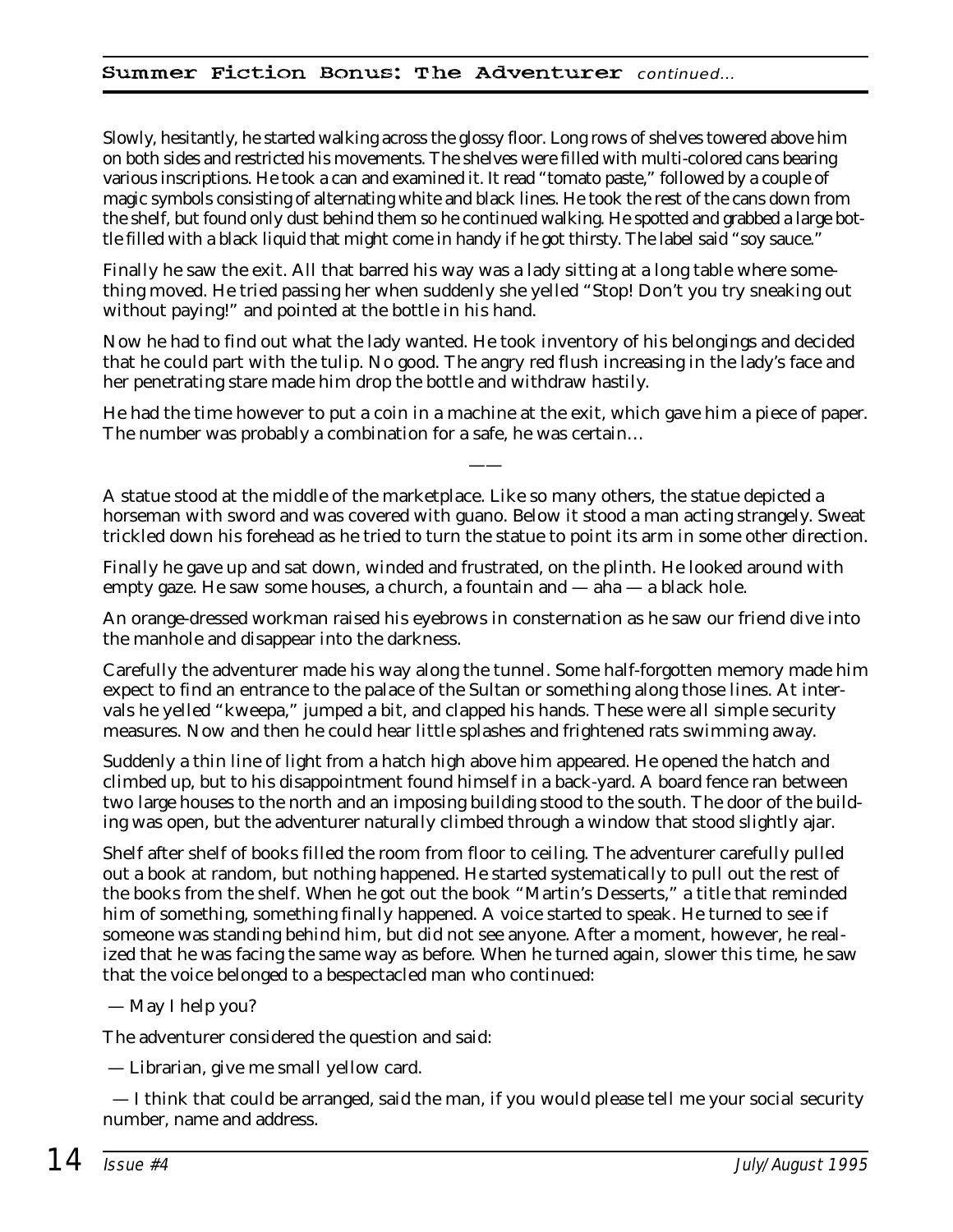#### Summer Fiction Bonus: The Adventurer continued…

The adventurer considered this for a while and then took a piece of paper out of his pocket.

— 4326, he said hopefully.

— I'm sure there must be more figures, smiled the man with the glasses.

Our friend then decided to concentrate on other problems. To the librarian's great surprise, he left the room.

The room he entered was even larger than the previous one. The sun shone through a glass dome over some chairs surrounded by plants. Here, too, were books in abundance. He took out "Kite-Flying 101," "How to Spell-Bind Your Listeners" and a set of headphones from a boy who had fallen asleep in one of the chairs.

He stopped for a moment and read a magic word on a green-glowing sign at the door. Before fleeing from the little boy who threatened him with his stick, and the man in glasses who had discovered all the books he had pulled down, he managed to snare the green "exit" sign.

The sun was shining from a clear blue sky. The adventurer wandered aimlessly through deserted streets. He should have drawn a map. He found an abandoned house and decided to investigate it. He entered the door which was adorned with posters in some foreign language. When he entered the large hall that filled part of the house the floor suddenly collapsed, and he fell into the basement.

In the dim light he saw old chairs, a bicycle, a ladder, another bicycle, two couches, an easy chair, an electrical outlet, a rat and a rusty food processor. But he saw no readily apparent exit. When he examined the room he found that the door was behind the two couches, one of the bicycles and the rat. He took inventory of what he had at hand and considered the situation.

After a while he got an idea. It was all really ridiculously simple: all he had to do was to connect the "exit" sign to the outlet so the light would come on. Then he could just walk out.

Sadly, his logical solution did not work. No door appeared. Apparently he had to try some other, more far-fetched solution, like raising the ladder to the hole and climbing out. Back on the street, slightly annoyed that the bicycles were too large to get through the hole, he went toward a canal he could barely make out between the houses.

A boat was bobbing at the quay. Ducks were hungrily devouring half-eaten cheese sandwiches. The boat's controls consisted of a mass of levers and gauges, but after a couple of hours our friend got it running and steered away slowly along the western quay.

About 10 meters forward the canal took a sharp turn. Instinctively he increased his speed as he approached the turn. He flew, hair fluttering, through the curve and landed in a kitchen that seemed strangely familiar. He tied the boat to the kitchen table and threw out some debris through the hole in the wall.

Apparently he had been here before. A corridor led to a room where his wife was standing. She held a rope made of bed sheets tied together and seemed surprised. He sat down at a flickering monitor that said:

What do you want to do now?

```
> i
You have:
A piece of paper with the figures 4326, a book, a book, a set of head-phones
and a green electric sign.
```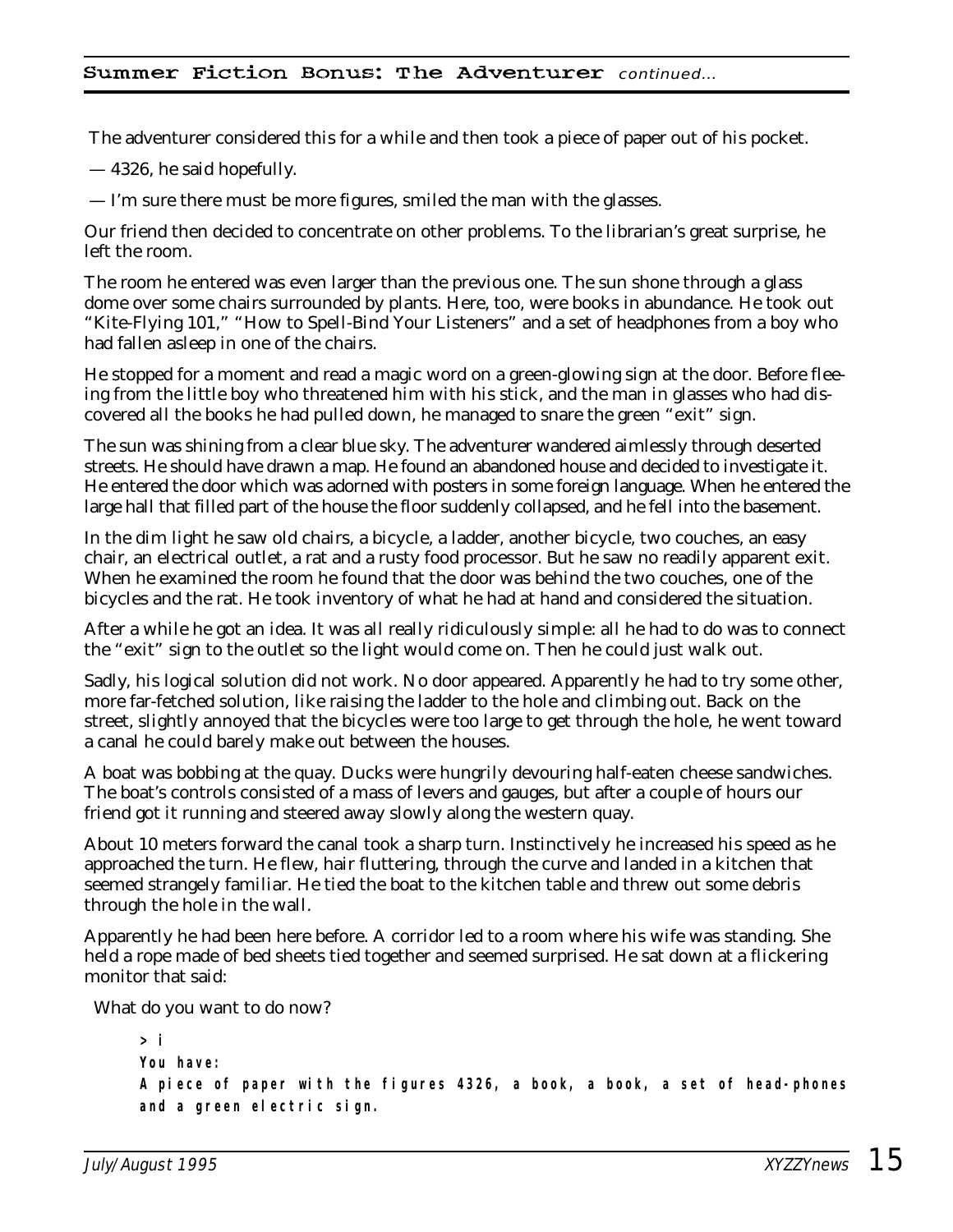## MacWesleyan/ PC University

Parser: TADS

Author: Neil deMause (neild@echonyc.com) Availability: ftp.gmd.de; America Online Supports: TADS ports

As a result of the popularity of interactive fiction among college students, a sizable number of games of this type have been set at various universities. Let's face it, authors often like to write about what they know best. In fact, the "college adventure" could easily be considered a distinct genre within the category of the text adventure.

Like any genre, similarities among this type of game are easily identified. For the most part, plots tend to be rather simplified, frequently involving the collection of various objects or items in order to complete a college-related goal, such as graduation or the survival of finals week. MacWesleyan (or PC University, if you're playing the PC version), is no different. Set at Wesleyan University in Middletown, Connecticut, MacWesleyan/PC University appears to be geared toward players whose skills range from beginner to intermediate. Aside from their names and the systems on which they run, the two games are identical.

In MW/PCU, your goal is to obtain six signatures on your Student Identification Form. The list of necessary appellations includes not only your faculty advisor, department chair, and dean, but also the autographs of the presidents of both Wesleyan and the United States! To top it all off, you must sign the form yourself, which brings about a whole new set of puzzles to be conquered. It's all quite amusingly goofy, and makes for a pleasant adventure that should keep even experienced players occupied for several days. As with all games set at universities, there is plenty of college history and some inside jokes, but MW/PCU can easily be solved without extensive knowledge of Wesleyan University.

Be observant — when you're playing MW/PCU, you have to pay close attention, since an overlooked detail can easily halt your progress for hours, or even put the game into an unsolvable state in a few rare cases. If you find yourself stuck, it's more than likely that you missed something which could have been

uncovered by a more thorough investigation of your surroundings. Basic adventuring skills, such as examining everything you come across, and reading the room descriptions carefully, are crucial to your success in MW/PCU, but to the game's credit, it doesn't complicate the matter with excessive verbosity. Players aren't forced to sift through a ton of useless text to discover what they need to know.

The puzzles, for the most part, are rather original, but they are not overly difficult once you discover the necessary items, and I even ended up accidentally solving a few of them without really trying. The majority of them are relatively straightforward, involving simple interactions with characters and objects. Others, such as the telescope and the infamous 5,000 mailboxes (see *XYZZYnews* #1), are quite impressive from a coding standpoint, but will probably not astound players unfamiliar with I-F design and parser writing. Virtually all the game's situations are humorous. As you attempt to complete your Student Identification Form, you'll participate in a "transliterary consciousness projection experiment," engage in a battle of wits with a reckless Domino's Pizza delivery guy, and visit with God (who resides in a blue bus in one of the Wesleyan parking lots). It all makes for a fun adventure.

The parser, on the other hand, can be a real pain sometimes, particularly with inventory management. While the game recognized almost everything I thought to try, a lot of puzzles simply cannot be solved unless the object(s) required to solve them are being carried in the player's hands. In order to carry more items, though, I frequently resorted to stuffing the smaller ones inside my character's jacket pocket. Unfortunately, when the time came to use certain items (the dollar bill in particular), I received only error messages, with no indication that taking them out of the pocket might help. It took some serious trial-and-error on my part to figure this out, so some kind of modification to the inventory recognition system is definitely necessary, especially when one realizes that other items (such as the candle) can be used regardless of where the player carries them.

Nevertheless, I enjoyed playing MW/PCU a lot. It's lighthearted, charismatic, and just challenging enough to hold an experienced player's interest while at the same time catering to newcomers. And besides, the author is distributing it as freeware. You can't beat that.

*— C.E. Forman*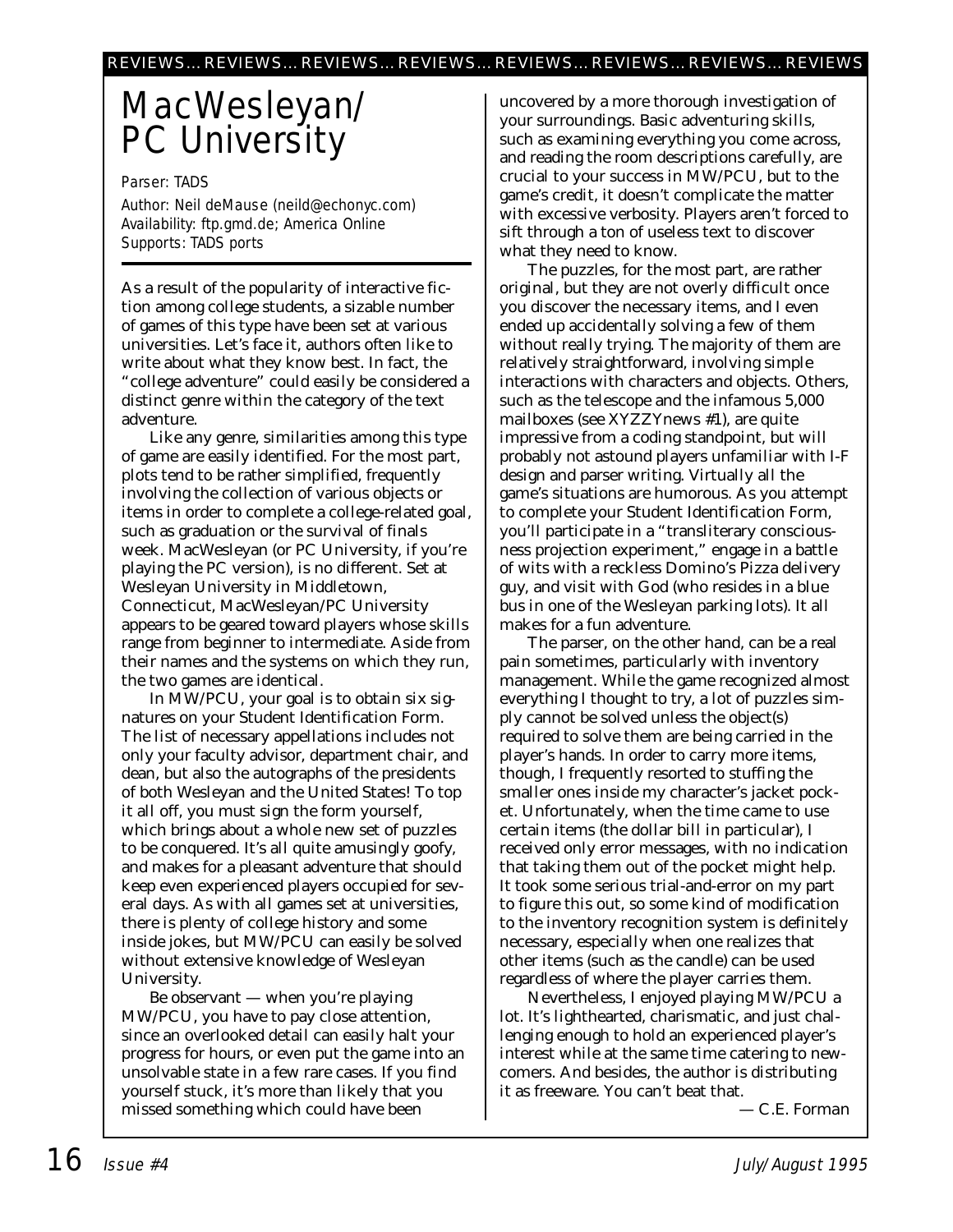## (Yet Another) Infocom Bugs List Update...

Compiled by C.E. Forman and Eileen Mullin

*Just when we thought we'd exhausted the subject in "Update to the Infocom Bugs List" in* XYZZYnews *#3, a few more came trickling in. Thanks, again, to the contributors (listed below) who took the time to help us compile an even more thorough list of Infocom game glitches.*

## The Lurking Horror

- If you ask the hacker about the keyring or a single key, the response goes like this: "I've accumulated a few keys over the years. I'm a licensed locksmith, which helps. I can get into any room at Tech.' He pulls the keyring out on its chain, and *shows off a key you hadn't noticed before."* This happens every time you repeat the question, even if you already do know about the master key.
- Give the Funny Bones to the hacker and he will swallow them. However, the Bones remain in your inventory, closed and untouched.
- You are able to go through the login procedure on the PC more than once. If you enter the wrong values while the PC is already up and running, the response goes as usual: "Invalid Login, Login Please." "x pc," on the other hand, shows that the computer still executes its current task.
- The behavior of the PC after your returning from the 'stone-scene' isn't consistent. The command "x screen" produces the reasonable reply "There's nothing recognizable on the screen," but "x pc" still answers "On the screen you see a menu box." In addition, the help key doesn't recognize that the pc has gone west and works as before.
- If you let the hacker take over your chair during the debugging sequence, then go south and return north to the terminal room, the hacker seems to be stuck to the plastic chair. The game, however, describes him as sitting on his own office chair.

*— Martin Braun*

## **Enchanter**

• If the turtle or adventurer encounters the hideous shape that haunts the Banquet Hall and Library, the player receives notice of their fate, as if it was his own.

*— Graeme Cree*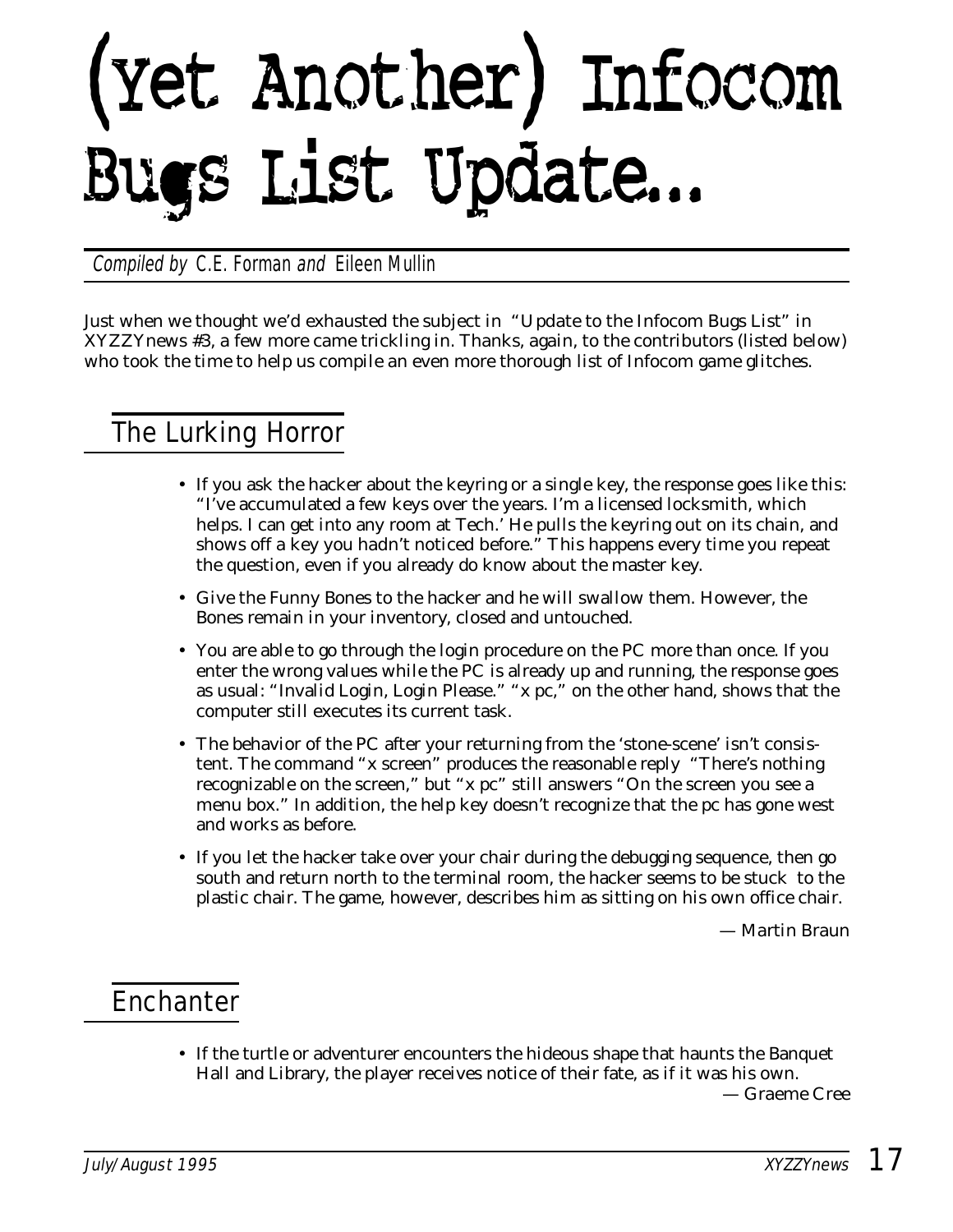## Moonmist

• Bolitho will always ask if you are the famous young detective on a certain turn, even if he has already told you so on a previous turn, or even the same turn! As a result, this odd exchange can be generated:

**>ASK BOLITHO ABOUT ME**

**"You're [your name], the famous young detective. Bolitho coughs diffidently, and asks [your name]? Am I right in assuming that you are the well-known young American detective?**

*— Graeme Cree*

## Seastalker

• If you try to use the words RESTART, RESTORE, VERSION, or \$VERIFY as either your first or last name, the program will regard them as commands, not names, and react accordingly. This can be very interesting with VERSION, since the player's name is a part of the game's title. If you try to use VERSION as your last name (i.e. JOE VERSION), the output from the version command will list the games title as "SEASTALKER: JOE --- AND THE ULTRAMARINE BIOCEP-TOR." If you try to use VERSION as your first name, the title is "SEASTALKER: --- --- AND THE ULTRAMARINE BIOCEPTOR."

*— Graeme Cree*

### Sorcerer

- Belboz's journal can be opened with the key, but cannot be closed. If you try, you get a message saying "It's already open." This was fixed by the LTOI1 version.
- In early versions, you could open the chest with a Rezrov spell, although you would fail to gain points by doing so, and thus be unable to finish with a perfect score. Also, in some versions, Spell books were ruined by water, but scrolls were not.

*— Graeme Cree*

### **Starcross**

- In some versions, you can turn off the beam of energy in the Laboratory by typing "BEAM, OUT," generating the reply "The beam leaves the room."
- The bunk on the Starcross is not openable, yet if you try to PUT THE TAPE LIBRARY IN THE BUNK, you will get the response "The bunk isn't open."

*— Graeme Cree*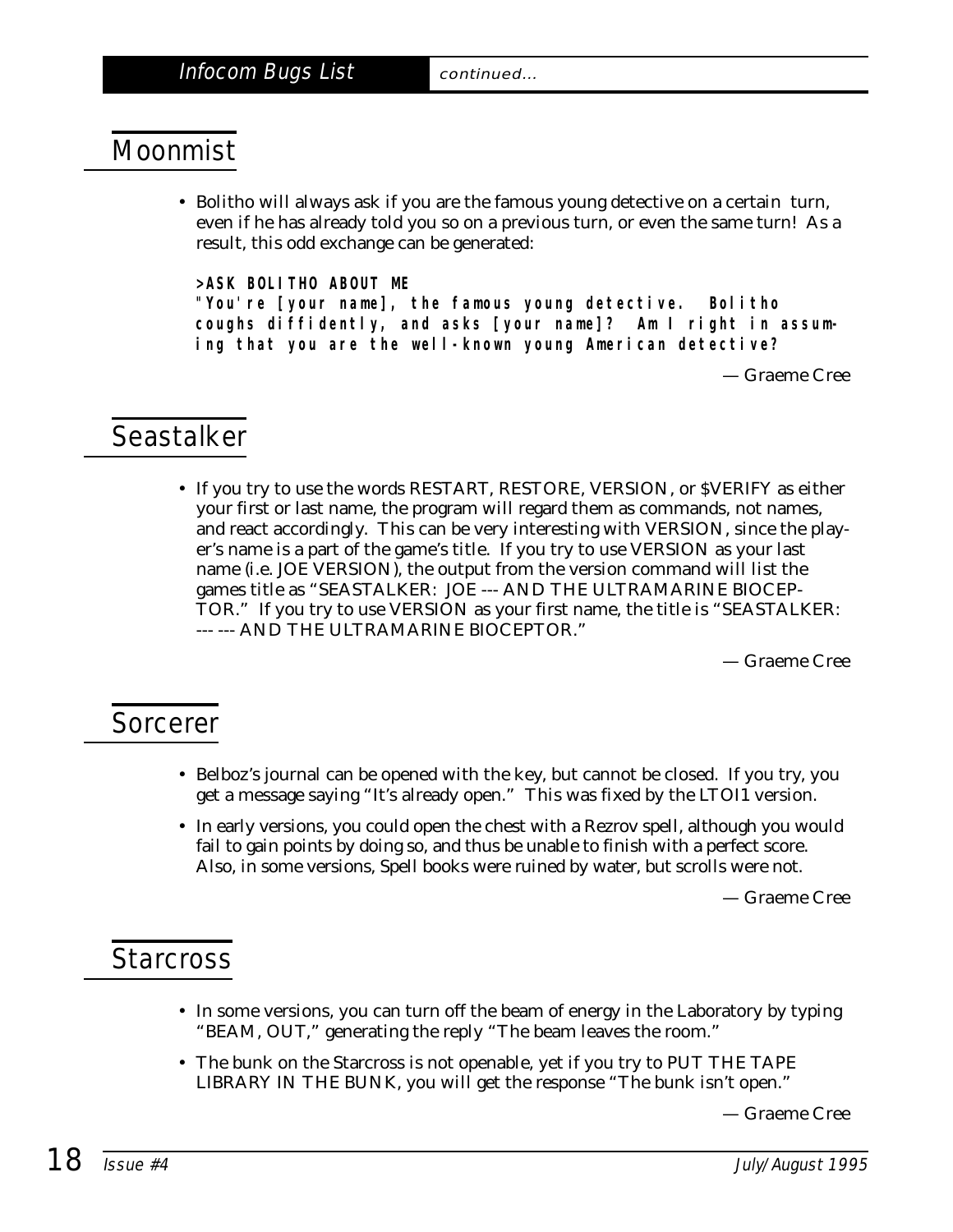## Suspended

• Have Waldo get the four-inch cable and be incapacitated. Have Poet drag him to Alpha Repair to be fixed, and send them back to the Primary Channel, this time letting Waldo get zapped. If Poet LOOKs, he will see a non-functional Waldo in the room, while Waldo will see a non-functional Poet.

*— Graeme Cree*

## Zork I

- The container bug with the sack and bottle have indeed been fixed in the Solid Gold Version. However, there is another container bug that exists even there. If you put the coffin in the raft, then the raft in the coffin, you will get a message saying that there is no room. However if you put the raft in the coffin first, THEN the coffin in the raft, the game will crash on the next turn.
- In early versions, the command "HIT MIRROR WITH SWORD" will generate responses like "The mirror parries," or "The mirror dies in a cloud of sinister black fog."
- In early versions, the command "GIVE AXE TO TROLL" will generate a response like:

**"The troll accepts your gift, and not having the most discriminating taste, eats it.**

**The troll, disarmed, is cowering and begging for forgiveness in the guttural language of the trolls."**

- In early versions, if you give the troll to himself, he eats himself and disappears (though he still bars you from leaving the room).
- In early versions, if you give the troll to the thief, the thief puts the troll in his bag. When the thief is killed, the troll appears and blocks all exits.

*— Graeme Cree*

• In the old version of Zork I that I played, if you knock the thief unconscious and try to take his stiletto, the game would say that it was "red hot" and you drop it immediately — obviously some sort of protective magic. If, like me, you insisted on trying to be merciful, you *could* "PUT STILETTO IN SACK" (for example) and it would let you. When the thief wakes up, though, he continues to attack you with the stiletto!

*— B.J. Parker*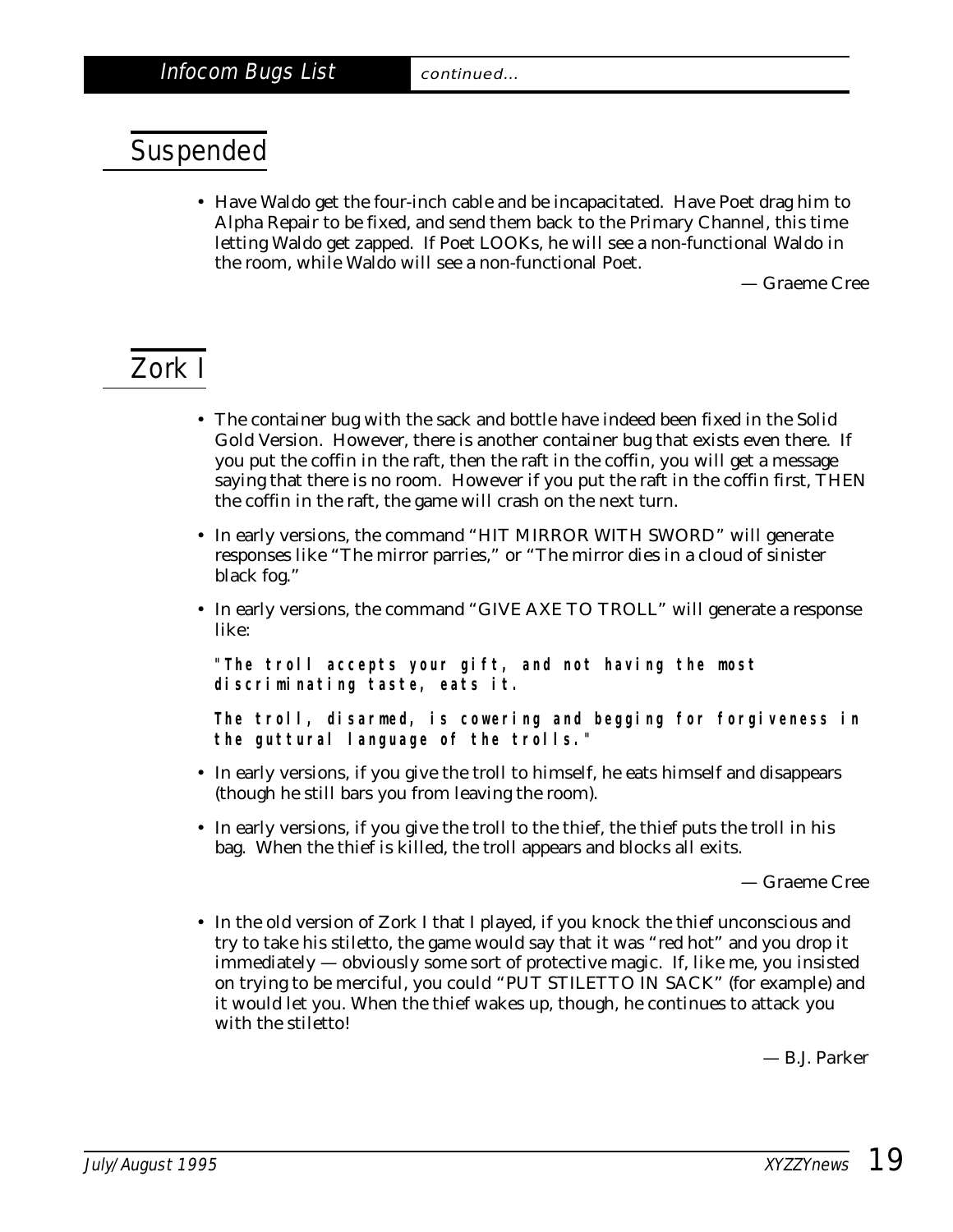| Help us "X READERSHIP"<br>We're conducting the first of a series of regularly<br>scheduled comprehensive surveys of the IF-<br>playing population. Here's your chance to help<br>us obtain a more complete profile of who's play-<br>ing text adventures, what games and themes are<br>the most popular, and what you hope to see<br>more of in the future. | <b>General Preferences:</b><br>8. What text adventure game(s) are you currently<br>playing?<br>9. What computer game(s) aside from text<br>adventures are you currently playing?                                                                                                                                                         |
|-------------------------------------------------------------------------------------------------------------------------------------------------------------------------------------------------------------------------------------------------------------------------------------------------------------------------------------------------------------|------------------------------------------------------------------------------------------------------------------------------------------------------------------------------------------------------------------------------------------------------------------------------------------------------------------------------------------|
| Demographics:<br>1. What is your age and gender? _______<br>3. Which of the following best describes your<br>occupation:                                                                                                                                                                                                                                    | 10. How many hours a week do you play text<br>adventure games?<br>11. When did you first start playing text adven-<br>tures, and what was the first one you ever played?                                                                                                                                                                 |
| Professional/technical<br>Manager/executive<br>Clerical/sales<br>Government/military<br>Retired<br>Unemployed<br>Homemaker<br>Academic/student<br>Other                                                                                                                                                                                                     | Rating the 'Zine<br>12. Which sections or kinds of articles do you like<br>reading in XYZZYnews? (choose as many as apply)<br>Letters                                                                                                                                                                                                    |
| Equipment:<br>4. On which platform(s) do you play computer<br>games?<br>Acorn<br><b>DOS</b><br>Macintosh OS<br>OS/2, OS/2 Warp<br>Unix<br>Windows, Windows 95, Windows NT<br>Other                                                                                                                                                                          | Sneak Previews of upcoming games<br>Hollow Voice (editorial)<br><b>Interviews</b><br>Coverage of old Infocom games<br><b>News Briefs</b><br>Analytical articles (e.g., May/June's<br>"Character Gender in Interactive Fiction"<br>How-to articles (strategy, game design)<br>Fiction<br>Tales from the Code Front<br><b>Game reviews</b> |
| Best/Worst:<br>5. What is your favorite Infocom game of all<br>time?                                                                                                                                                                                                                                                                                        | <b>Book reviews</b><br>Spoiler Column<br>13. Where did you obtain this issue?                                                                                                                                                                                                                                                            |
| 6. What is your favorite non-Infocom text<br>adventure of all time?                                                                                                                                                                                                                                                                                         | <b>GMD</b><br>XYZZYnews Web site<br>Downloaded from online service<br>Downloaded from BBS<br>Email subscription<br>Snail mail subscription                                                                                                                                                                                               |
| 7. What would you say was the worst text<br>adventure game you ever played, and why?                                                                                                                                                                                                                                                                        | Other<br><u> 1990 - Jan Barbara Barat, martin d</u><br>14. Any additional comments:                                                                                                                                                                                                                                                      |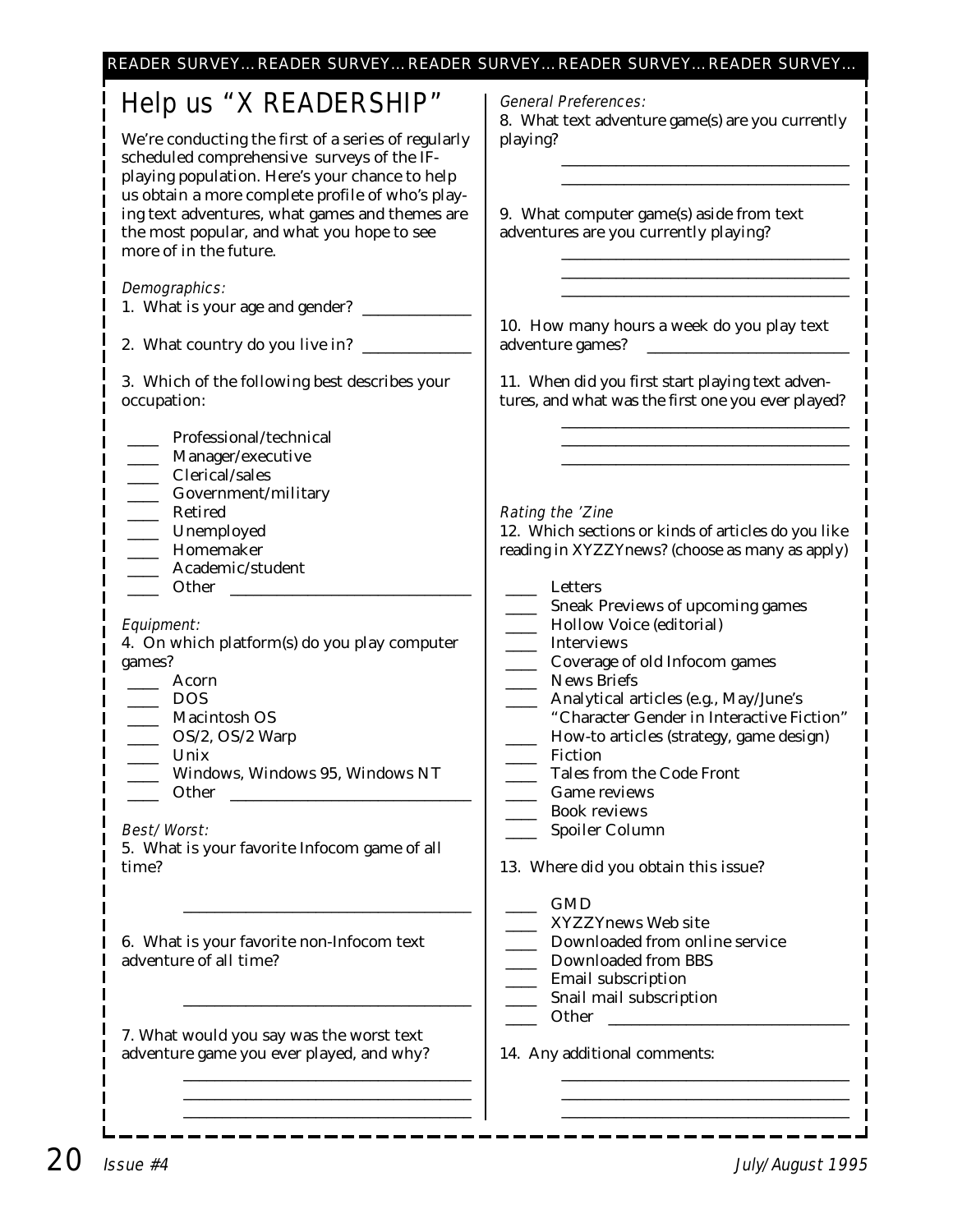## Designing a New Game Language, Not Just a Game

If developing a new computer game sounds like a formidable enough challenge to you, just imagine adding to that the efforts of developing your own gaming language and parser. Would you undertake a campaign to popularize your new language to become the next TADS or Inform? What if you begin your development efforts without ever having heard of TADS or Inform? Our programmer's profile this issue comes from Derek Jones, who recounts below how he came to develop and distribute his own gaming language, Archetype.

wrote my first adventure game in high school (circa 1985), using GW-BASIC. I wanted to<br>write another, larger, one (it finally exists as STARSHIP.ACX in the games/archetype direct<br>ry at ftp.gmd.de), but realized that the ne wrote my first adventure game in high school (circa 1985), using GW-BASIC. I wanted to write another, larger, one (it finally exists as STARSHIP.ACX in the games/archetype directojust wrote, and decided to write an adventure-creation programming language before going one step further. I made a couple of abortive attempts at such a language during my nonexistent spare time in college.

Just before graduating from college late 1990, I finally decided just what the language should look like and began working on Archetype. Around this time I found out about AdvSys by David Betz and was crushed. I hadn't realized that anyone else had made a text adventure creation language. I owned a copy of XLISP 2.0, also by Betz, and saw that AdvSys was also objectoriented. Although LISP is certainly complete, it is also bewildering to a beginner, so I thought that perhaps Archetype would still have something to add. Besides, I was really doing this for my own enjoyment, the way some people take up knitting or golf.

As a result, Archetype is also something of an experiment in language and parser design, rather than an attempt to create or mimic an industry standard. The only thing I cared about was that I would be able to create the two adventures that I had in mind. If I could do this, I was going to consider it a success. The two games, "Starship Solitaire" (STARSHIP.ACX) and "The Gorreven Papers" (GORREVEN.ACX) are included in the Archetype package. The features important to me as an adventure programmer, and that made it into version 1.0, were:

- 1. The ability to create inheritance hierarchies.
- 2. A parser able to handle sentences at least as complex as "Take the ring of keys off of the coat hook."
- 3. A parser sensitive to different pronouns in the same context.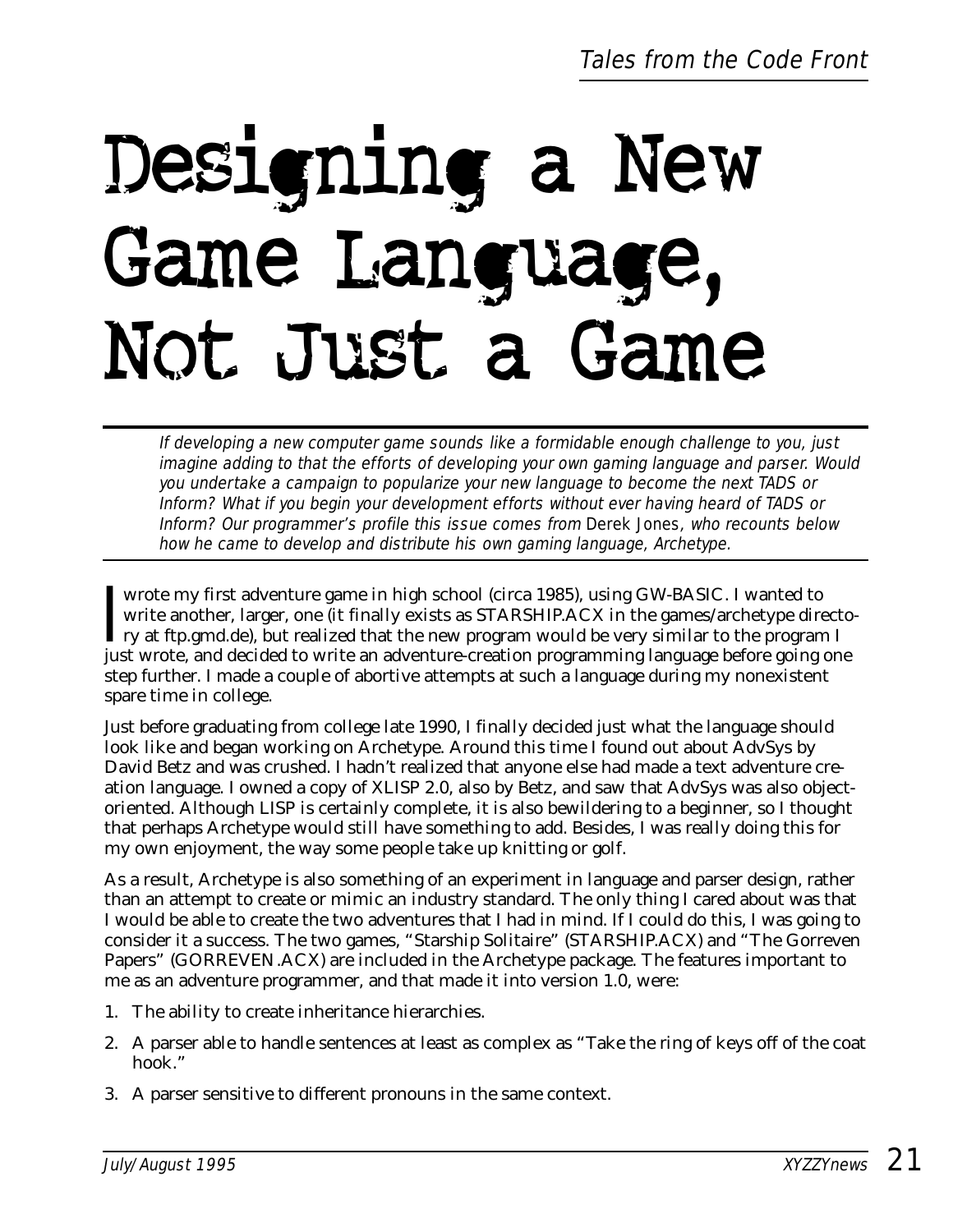- 4. A parser sensitive to the context of the game and whether or not an object is present.
- 5. Standard output that would pause every 24 lines and word-wrap the text.
- 6. Dynamic object creation and destruction.
- 7. Ability to save and restore program state.
- 8. Encryption of executable so that the fink playing the game can't use a binary editor to look at all the adventure text.
- 9. Ability to hook certain actions to the execution loop (for countdown timers and so forth).
- 10. Ability to create user-defined directions, prompts, etc.
- 11. Verbs and verb-preposition combinations that could be handled special, making an end run around the parser when invoked.
- 12. No run-time errors, ever!
- 13. And most of all, the ability to create an entirely different sort of adventure-playing engine without changing the Archetype language.

Archetype was written using Turbo Pascal 5.5, under DOS, on an 8088 laptop with two low-density floppies and no hard drive. Because of this, and the fact that I had a 40-hour day job, I didn't finish Archetype until late 1992.

I sent it to some friends so they could beta-test it; after correcting the bugs they found, I uploaded the game to a number of BBSes in Tucson where I live, leaving it there as shareware. No response. I decided that text adventures must be dead in the wake of multimedia and forgot about Archetype for a couple of years. I did note that many BBSes carry multi-player D&D-style games, like Legend of the Red Dragon, which are quite popular on BBSes. An engine for this kind of game could be written in Archetype, and someday I would like to.

Then I discovered rec.arts.int-fiction and read the FAQ, noting that there were a half dozen systems for writing adventures, and that TADS and Inform seemed to lead the pack. I posted a message asking if there was any interested in yet ANOTHER language. About ten people or so emailed me; some warned me that my competition was TADS; about six or so asked for a copy. I emailed out uuencoded .ZIP files, but some people having trouble uudecoding the mail asked that I upload it to Volker Blasius at ftp.gmd.de, which I did.

I have looked a little at TADS and realize that it seems to cover many of the same bases as Archetype, and also has multiple inheritance as well as the flavor of  $C_{++}$ . (The way to present text is also done very nicely.) There is some vocabulary difference: what TADS calls a fuse, Archetype calls a countdown; what TADS calls a daemon, Archetype calls a before-handler or after-handler.

Some people have asked if I plan to port Archetype to other, non-DOS platforms. This would entail converting it to ANSI C, something I am willing to do if there is interest in this. If people enjoy Archetype and find that there are reasons to use it instead of TADS for certain applications, I will cheerfully support it. However, if it seems that the community is zeroing in on TADS, I don't want to waste time supporting my dead-end language.

Archetype has been a fun experiment in language design for me, and has yielded some interesting results, such as its binary-expression compiler, whose algorithm, as far as I know, is unique. Whether it proves to be as fun and useful to others as to me remains to be seen!  $\mathbf{\Theta}$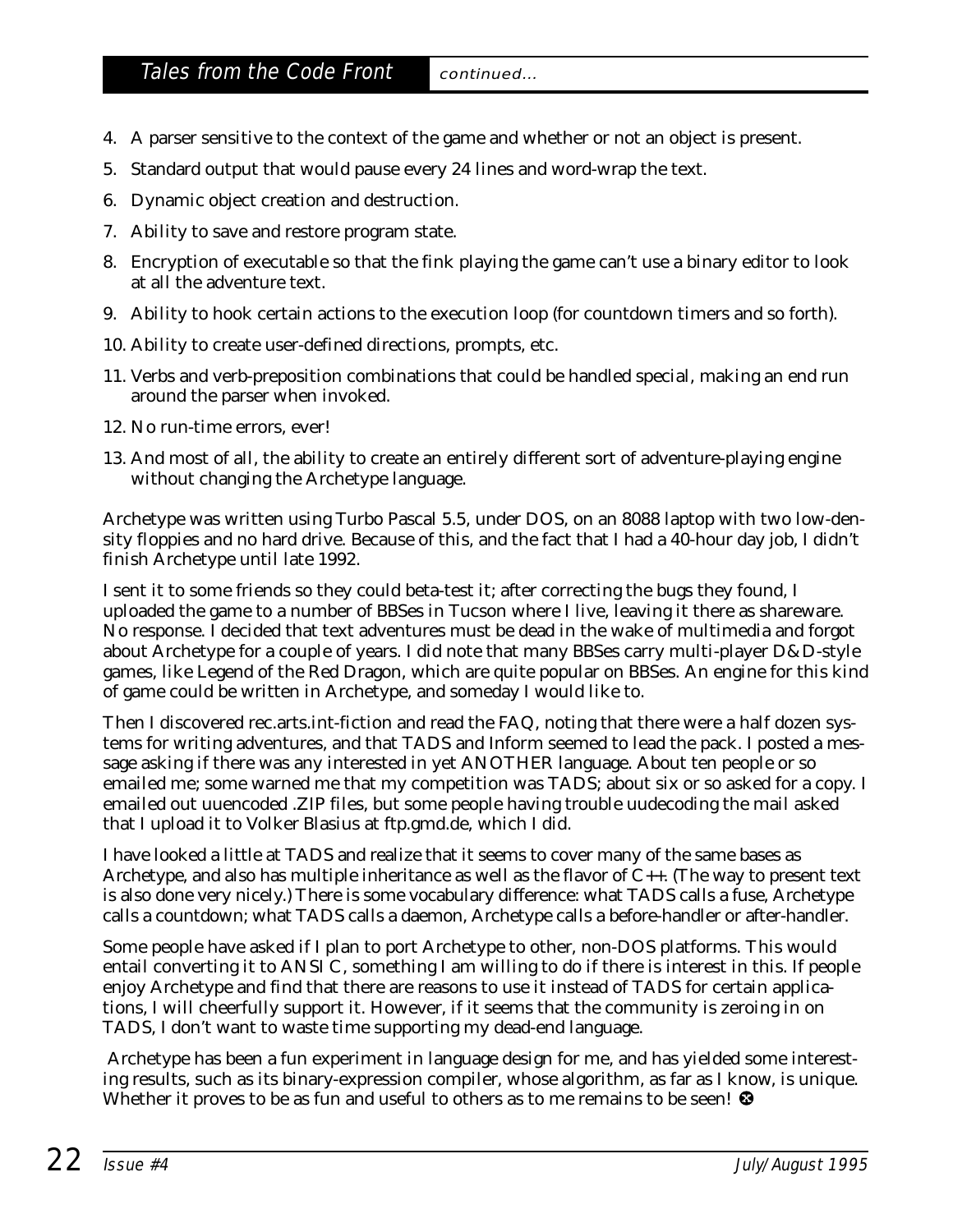#### SPOILER COLUMN…SPOILER COLUMN…SPOILER COLUMN…SPOILER COLUMN…SPOILER COLUMN…

Sorry to bug you, but a friend asked me<br>how to get into the thief's lair in the<br>original Zork game and I couldn't<br>remember and now it's really bothering me how to get into the thief's lair in the remember, and now it's really bothering me... and I was hoping you might know or remember... thanks for your time!

The thief's Treasure Room is reachable<br>via the twisty-passaged maze. After you<br>enter the maze by going west from the<br>Troll Boom go south east, and up (where you'll via the twisty-passaged maze. After you Troll Room, go south, east, and up (where you'll find a skeleton — but don't mess with it; just take the coins and key), SW, east, south, SE, when you'll reach the Cyclops room. You can dispatch him quickly by saying "Odysseus"; watch him crash straight through the eastern wall. But you can ignore this for now — you now have a safe passage straight up…leading into the thief's lair. Good luck from here, and remember to save your game often!

Can you give me a hint for how to get<br>
waystation? I've tried everything I can<br>
think of to try to switch it off, then I tried jum over or around the laser beam in think of to try to switch it off, then I tried jumping over it, sliding under it, and vaulting over it with the stick but no luck.

The slat is just one of the useful things<br>that you'll find under the bed. Take<br>another look after you find the slat, and<br>you'll find a spring that you'll find under the bed. Take you'll find a spring.

Attach these items together, and you'll have a quite serviceable pogo stick. Jumping over the laser beam shouldn't pose any more problems for you now.

I'm at the point in MacWesleyan where<br>
I have all the signatures on my form.<br>
But now I seem to have run into another<br>
problem I sign my name to the form and it says I have all the signatures on my form. problem. I sign my name to the form and it says I misspelled it and the staffperson won't accept my form! I tried everything I could think of to fix it. It won't let me erase it, cross it out, resign it, etc. I tried to bribe the staffperson with the \$250. I even tried to pour the fact/fiction blurring liquid on the form to see what would happen, but no dice. Earlier in the game, I tried to sign the form and the same vowel misspelling thing happened. I figured that this just happened because I tried to sign the form before I had everyone else sign it (you know how it says "in your haste"). But now I guess it doesn't really

matter when you sign the form. Back at that point, however, I tried to get another form from the stack, but the environmentalist stopped me and warned me about not wasting paper. I figured that I needed to go to the recycling bin and throw the old form into it to be able to get a new one, but that didn't seem to work. The environmentalist still stops me. AAARRRGGG, I really don't know what to do. Is there some white-out I have to find or something? Do you think you could do me a favor and just tell me if there's something really stupid that I'm overlooking? Don't give me an exact clue or anything, just tell me whether or not I'm on the right track with any of the various remedies I told you that I tried. Sorry to keep wasting your time with these silly questions of mine. This game is just driving me crazy.



Hey, you're almost there...you're stuck at what's *supposed* to be the last signa-● ture you need to get...

So you've misspelled your name…can you think of anywhere you can "buy a vowel" (if you can enter that sort of reality) and obtain what you need in order to spell your name right? It's time to go back upstairs at the Campus Center, and take a certain something with you!!

I've started playing "Unnkulian<br>Unventure" recently and really like it —<br>but I've been stuck for days trying to get<br>nast the Guardian. Is there any way to destroy it Unventure" recently and really like it past the Guardian. Is there any way to destroy it without getting killed? Do I need to lure someone/something else (like the droll from the Treasure Room) into the room for the Guardian to focus on instead? If the Guardian is really body-heat activated (I think there was a hint to that effect in the description), is there some kind of super-deodorant (make that Acme Dam Rite Garred?) that I need to protect myself?

Wow, I do like the deodorant idea, but<br>the real solution is rather more<br>your inventory that generates heat? Try dropthe real solution is rather more straightforward. What do you have in your inventory that generates heat? Try dropping that glowing oil lamp of yours; throwing it won't work. The Guardian will be attracted to the motion and the heat of the lamp. Oh, one more thing…I hope you have a secondary light source, since that lamp won't be glowing so cheerily after the Guardian strikes it. (Bonus hint: get moving in the Side Cave if you're looking for another source of light.)  $\bullet$